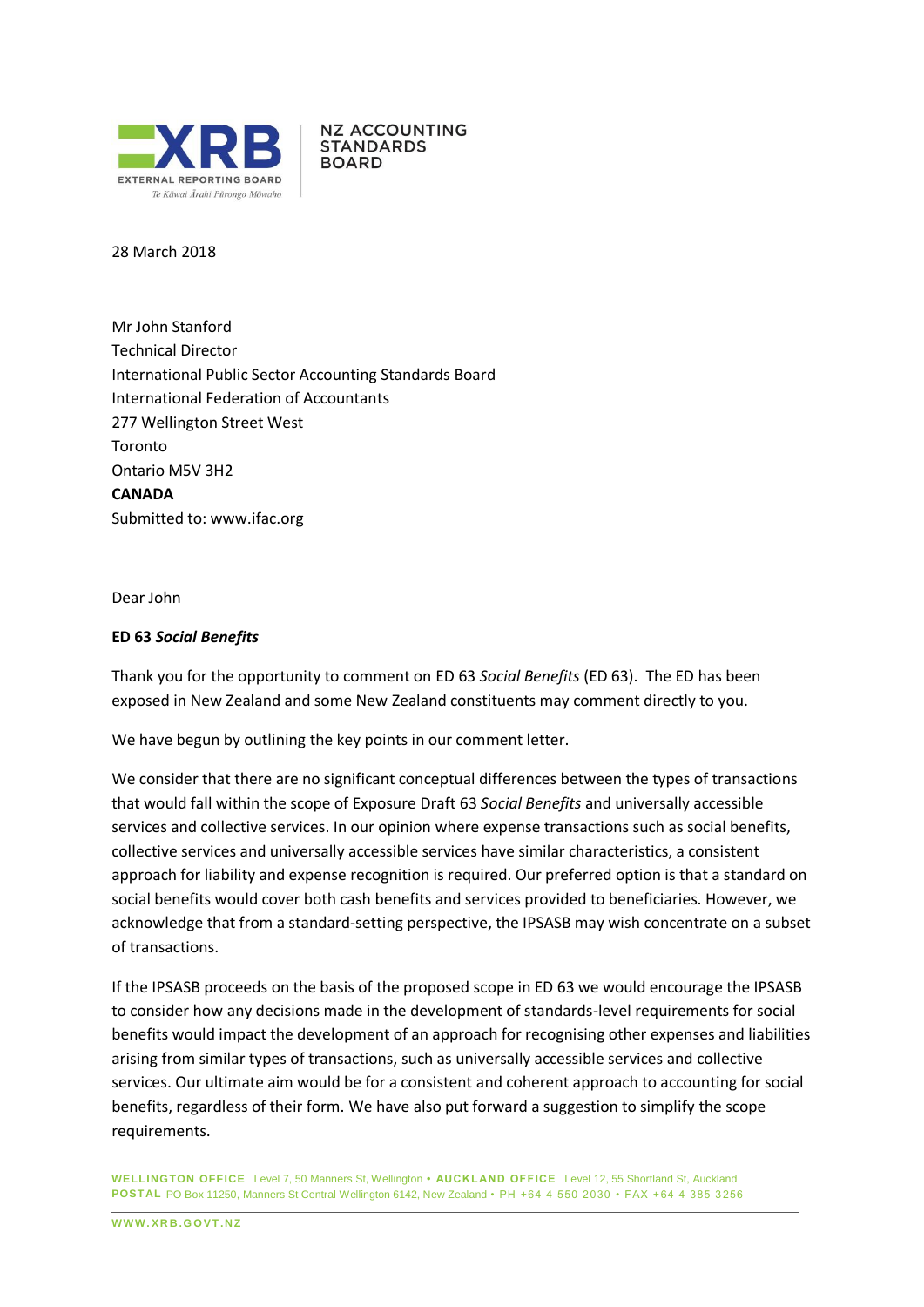We support the application of the insurance approach to insurance-like activities. We have some suggestions to refine the criteria for application of this approach and have asked the IPSASB to consider the appropriateness of the risk adjustment requirements in IFRS 17 for public sector entities. In our view the obligating event approach is not appropriate for insurance-like activities. These liabilities should be recognised either in accordance with IFRS 17 *Insurance Contracts* or using guidance based on the requirements in IPSAS 19 *Provisions, Contingent Liabilities and Contingent Assets*.

Regarding the proposals in ED 63 on the obligating event approach, our overall view is that to meet the objectives of general purpose financial reporting in accordance with the qualitative characteristics and pervasive constraints discussed in *The Conceptual Framework for General Purpose Financial Reporting by Public Sector Entities*, it is necessary to consider how obligations for future benefits are managed. In the case of schemes which are managed in the same way as an insurer would manage its insurance contracts and which are substantially fully funded, we consider that it is appropriate to report both the assets and liabilities associated with that activity. In the case of other benefits which are not managed in this way and which are to be funded through future taxes, the recognition of large liabilities for social benefits, without the recognition of future cash flows that will fund those benefits, is unlikely to result in financial statements that meet the objectives of general purpose financial reporting and satisfy the qualitative characteristics.

We are broadly supportive of the proposed disclosure requirements in ED 63. However, we do not support the requirement to disclose five years of projected cash outflows. We ask that the IPSASB reconsider whether this requirement satisfies the objective of the disclosures, as outlined in the IPSASB's Basis for Conclusions. We also have concerns that some of the proposed requirements will increase the length of financial statements. We support the recent focus on trying to limit the length of financial statements and keep disclosures understandable and accessible and have therefore made some suggestions about ways to manage the extra information being considered by the IPSASB.

We consider that RPG 1 *Reporting on the Long-Term Sustainability of an Entity's Finances* is serving a useful role, but should remain as guidance at this time.

Our recommendations and responses to the Specific Matters for Comment are set out in Appendix 1 to this letter. If you have any queries or require clarification of any matters in this letter, please contact Lisa Kelsey (Lisa.Kelse[y@xrb.govt.nz\)](mailto:Judith.pinny@xrb.govt.nz) or me.

Yours sincerely

Kubulyare

Kimberley Crook **Chair – New Zealand Accounting Standards Board**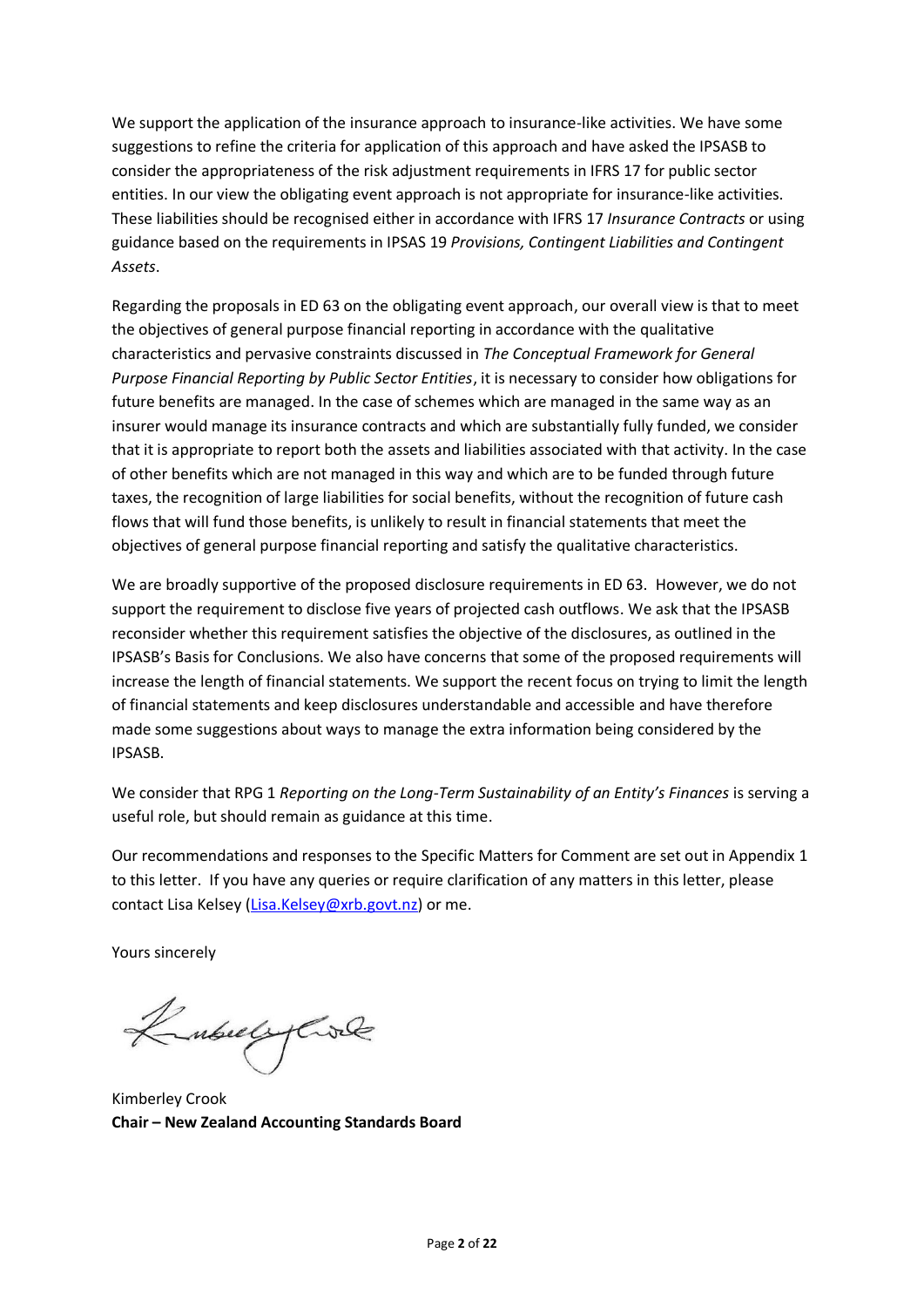## **Appendix 1: Responses to Specific Questions for Comment**

## **Specific Matter for Comment 1:**

Do you agree with the scope of this Exposure Draft, and specifically the exclusion of universally accessible services for the reasons given in paragraph BC21(c)? If not, what changes to the scope would you make?

## *Definition of a social benefit*

We acknowledge that the definition of a "social benefit" is a key determinant of what is in or out of the scope of ED 63. We have found the definition problematic to apply in practice and have commented on the proposed definition under SMC2 below.

## *Universally accessible services*

We do not agree with the exclusion of universally accessible services from the scope of the ED.

We have recently commented on the IPSASB's Consultation Paper *Accounting for Revenue and Non-Exchange Expenses* (the CP). In that comment letter we noted that the determination of an obligating event for social benefit schemes is not substantively different from the determination of an obligating event for general obligations to provide services to the public, including collective services and universally accessible services.

Similar issues arise in respect of these general obligations to provide services to the public as are being considered in ED 63. In many cases, the beneficiaries of these services have existing rights that have been established through legislation, policy announcements, or other government actions. For example, in New Zealand, the Government's obligations to provide universal superannuation to people aged over 65 (a social benefit) and to provide free education for children aged between 5 and 19 (a universally accessible service), are both established through legislation. In our view, there is no substantive difference between obligations for benefits to be provided in the form of money (for example, national superannuation) or in the form of services (for examples, education services). Accordingly, issues being discussed in ED 63 relating to determining the point when, and the extent to which, the government concerned has a present obligation to provide those benefits also arise in the context of universally accessible services and collective services.

Therefore, we consider that where expense transactions such as social benefits, collective services and universally accessible services have similar characteristics, a consistent approach for liability and expense recognition is required. Our preferred option is that a standard on social benefits would cover both cash benefits and services provided to beneficiaries. However, we acknowledge that from a standard-setting perspective, the IPSASB may wish concentrate on a subset of transactions at this stage. If the IPSASB proceeds with the proposed scope in ED 63 we would encourage the IPSASB to consider how any decisions made in the development of standards-level requirements for social benefits would impact the development of an approach for recognising other expenses and liabilities arising from similar types of transactions, such as universally accessible services and collective services.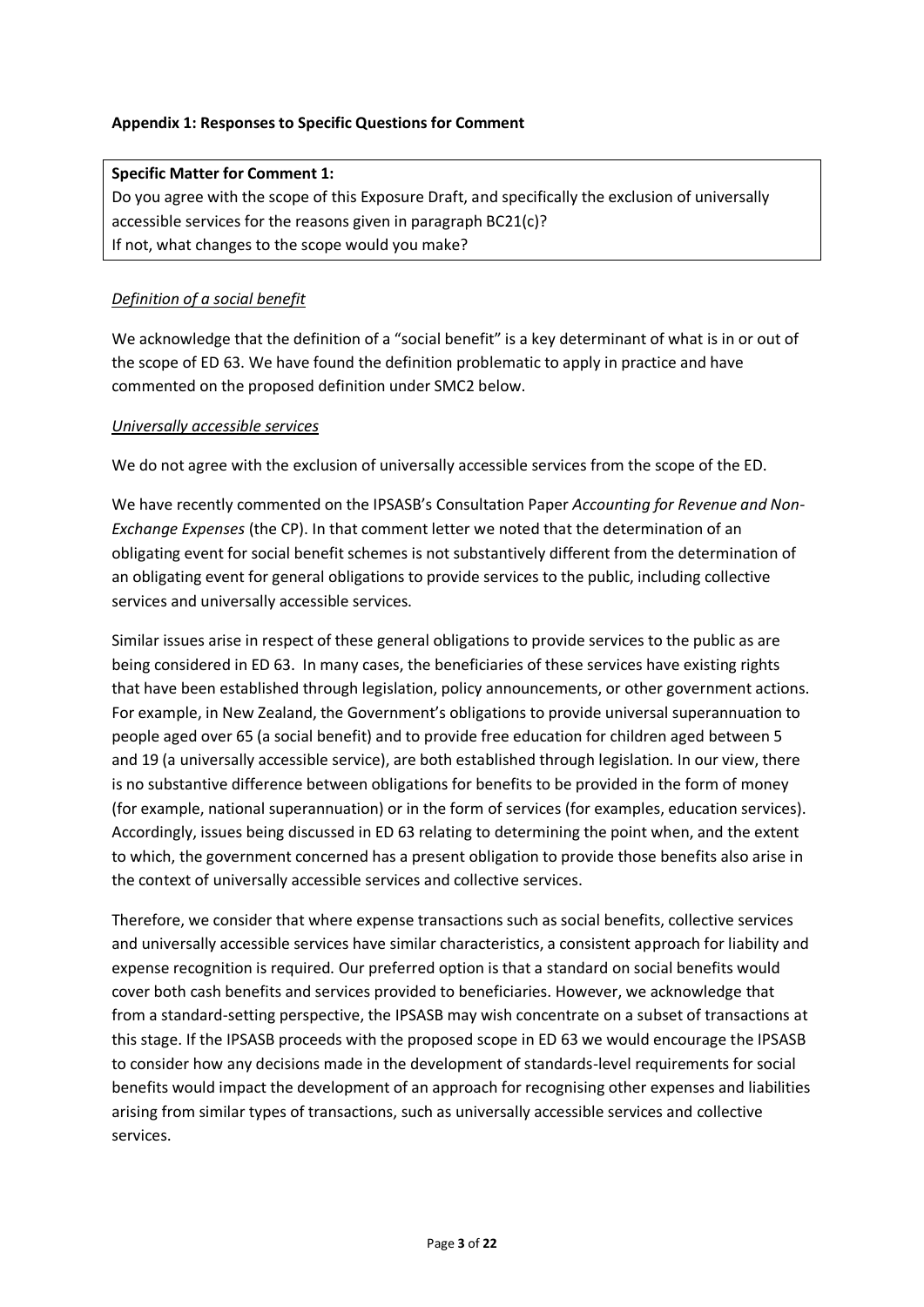## *Social risks and other risks*

We disagree with the argument in paragraph BC21(b) that social risks and other risks (for example, earthquakes and flooding) are different. Governments do react to specific disasters, but they may also have standing benefits available for natural disasters. For example, New Zealand farmers affected by an adverse event (for example, flood or drought) which is classed as medium or largescale by the Minister for Primary Industries, may qualify for a Rural Assistance Payment. Although the severity of the adverse event has to be assessed, the benefit is a standing benefit to deal with the social risks resulting from the adverse event.

## *Artificial boundary*

The IPSASB has acknowledged in paragraph BC21(c) that social benefits and non-exchange expenses fall along a continuum, and that any boundary between these two categories of expenses will, to some extent, be artificial. In creating separate standards for the spectrum of public sector expenses, we are concerned that there may be a risk that some schemes might have multiple components, only some of which fall within the scope of ED 63.

## *Transaction versus scheme*

We note that the scope paragraph (paragraph 5) refers to a transaction but the rest of the [draft] standard establishes requirements for schemes. The [draft] standard does not define a scheme. We do not think that this is a major issue, but some acknowledgment of the fact that social benefits are frequently administered, or referred to, as schemes, or some discussion of what is meant by a scheme would be helpful.

## *Suggested changes to scope*

While we would prefer that the standard on social benefits dealt with social benefits in their entirety (including universally accessible services), we acknowledge that the IPSASB may wish to deal with a subset of social benefits (that is, those that are paid directly to beneficiaries).

We suggest that if the IPSASB wish to deal with a subset of social benefits then the scope of the standard should be limited to those social benefits that are paid directly to eligible beneficiaries.

# IPSAS 19 *Provisions, Contingent Liabilities and Contingent Assets*

We note that the IPSASB will need to ensure that the current scope exemption for provisions and contingent liabilities arising from social benefits in IPSAS 19 will work with the final standard on social benefits. At present IPSAS 19 has a fairly wide scope exclusion in relation to social benefits. It appears that only some of these social benefits will fall within the scope of a standard on social benefits. In order to maintain the status quo, IPSAS 19 will still need to exclude those social benefits not covered by a standard on social benefits.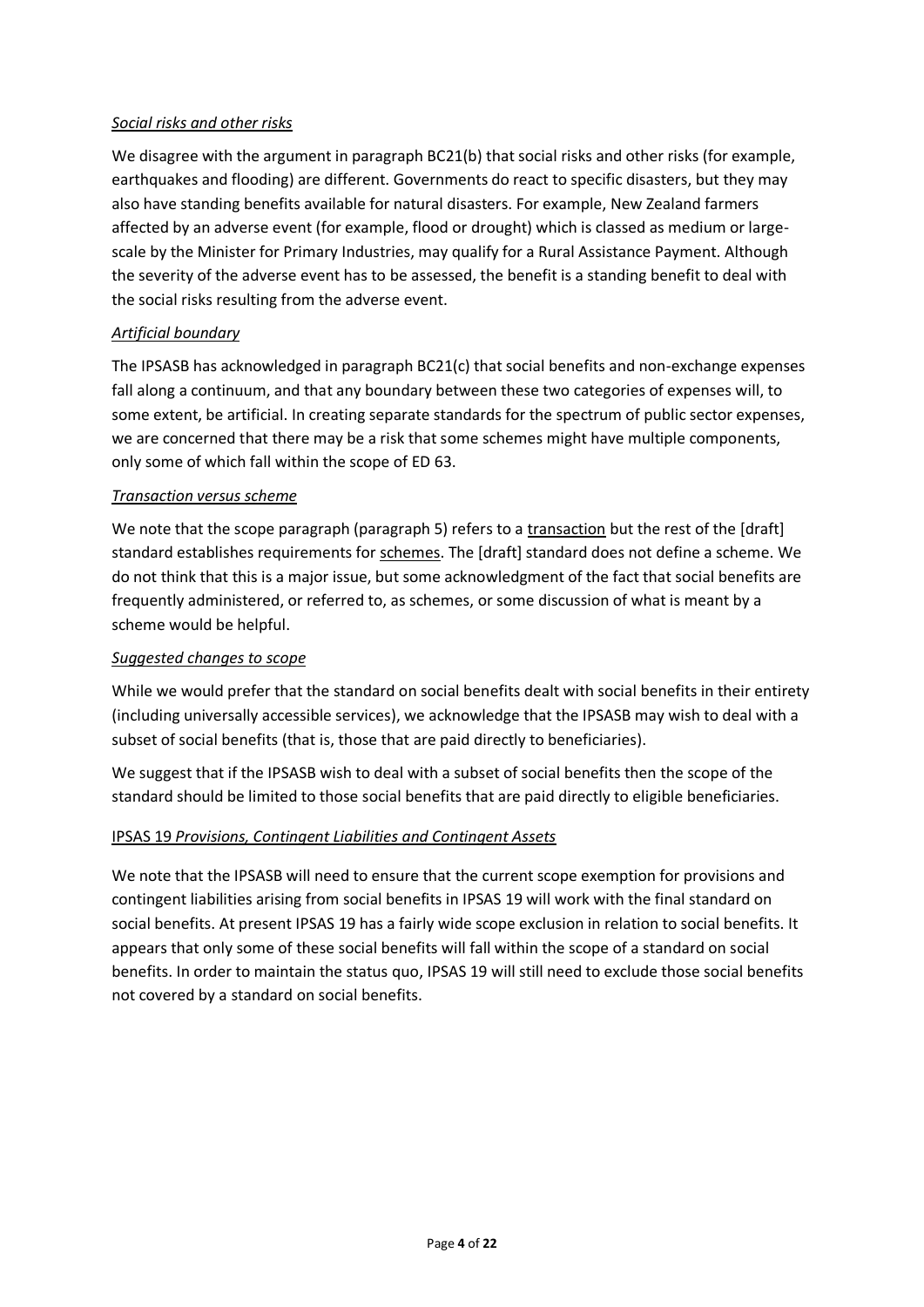# **Specific Matter for Comment 2:**

Do you agree with the definitions of social benefits, social risks and universally accessible services that are included in this Exposure Draft?

If not, what changes to the definitions would you make?

# *Definitions*

We have found the definitions contained in ED 63 problematic to apply in practice. We are still not convinced that consistency with the classification system used by GFS is the best driver for establishing the scope of an IPSAS. In particular, we have struggled with applying the concept of 'social risk' and why some risks are social risks and others are not. The concept of social risk is not well understood by the accounting community in all jurisdictions and the interpretation of this term could lead to diversity in practice. Some of the questions or issues we have faced in trying to apply the definitions to particular benefits are as follows.

- The diagram under IG2 says universal education does not mitigate the effect of social risk. However, we are of the view that free education reduces the risk of unemployment and note that employment status is considered a social risk. We also note that having to pay for education would impose additional demands on household resources.
- Paragraph AG7 states that "Where benefits in kind are universally accessible, for example a universal healthcare service, these do not meet the definition of a social benefit for the purposes of this [draft] standard." This is open to interpretation because, in order to meet the current definition in ED 63 for universally accessible services, the eligibility criteria cannot be related to social risk. Poor health is a social risk and an individual would have to have a health issue to be eligible to access the universal healthcare services.
- We are not clear what is meant by "address the needs of society as a whole" in the social benefits definition.
- We do not see the rationale for distinguishing between aid provided immediately after an earthquake and the subsequent unemployment benefits or housing benefits paid to people who have lost their jobs or home because of an earthquake (see paragraph AG10).

If the IPSASB were to change the scope as we have suggested in SMC1 above (see *Suggested changes to scope*) we do not think any of these definitions would be required.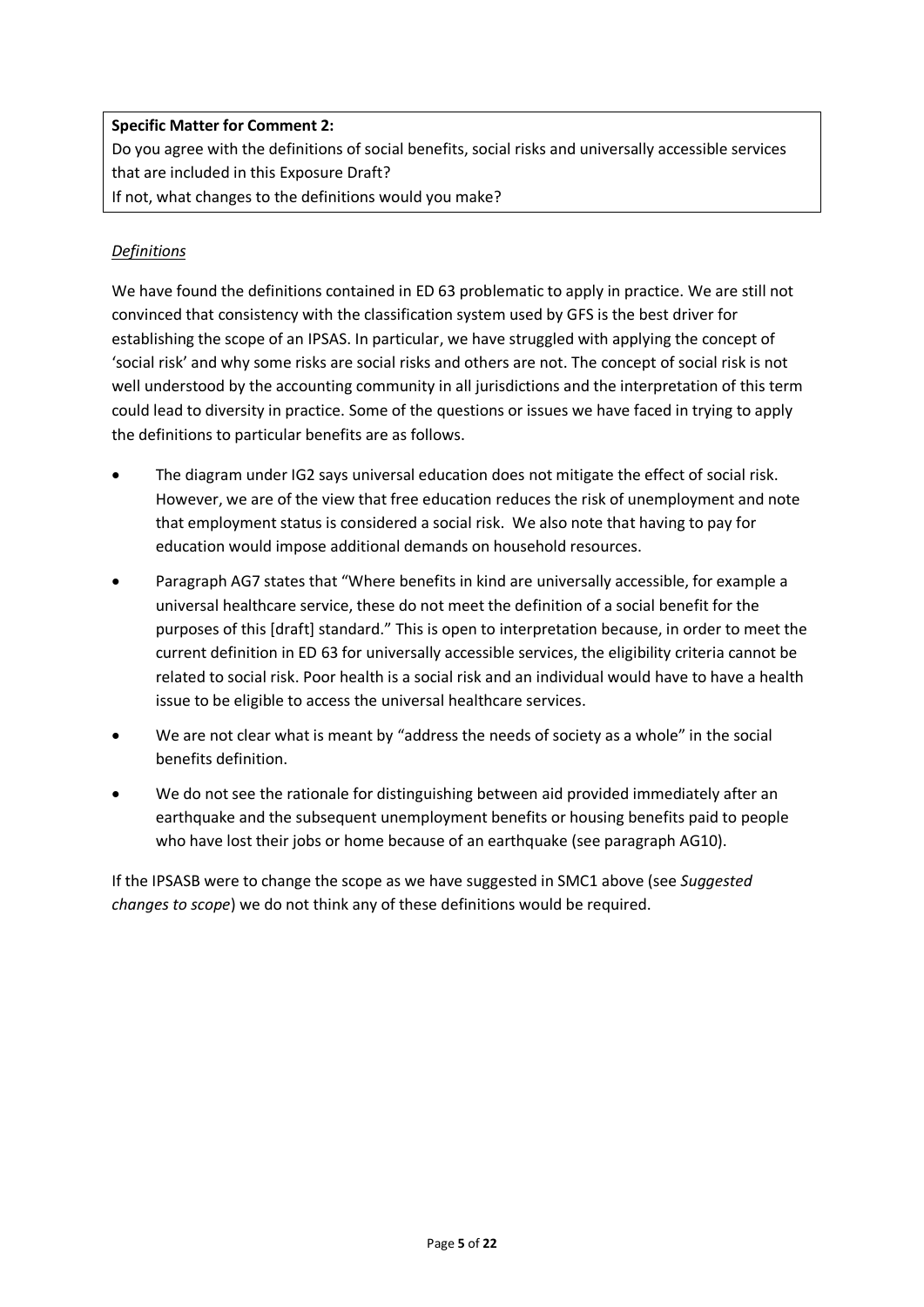## **Specific Matter for Comment 3:**

Do you agree that, with respect to the insurance approach:

- (a) It should be optional;
- (b) The criteria for determining whether the insurance approach may be applied are appropriate;
- (c) Directing preparers to follow the relevant international or national accounting standard dealing with insurance contracts (IFRS 17, *Insurance Contracts* and national standards that have adopted substantially the same principles as IFRS 17) is appropriate; and

(d) The additional disclosures required by paragraph 12 of this Exposure Draft are appropriate?

If not, how do you think the insurance approach should be applied?

# Response to SMC3(a)

# *SMC3(a) Do you agree that, with respect to the insurance approach, it should be optional?*

We do not agree that the insurance approach should be optional. We support the use of the insurance approach for schemes that are managed in the same way as insurance obligations, as the insurance approach aligns the reporting with the management of such schemes. If such schemes were permitted to use the obligating event approach this would result in material understatement of an entity's liabilities.

The obligating events approach and the insurance approach are almost at opposite ends of the spectrum in terms of the liabilities that would be recognised. In the case of a scheme which pays for long-term injury treatment following an accident, the insurance approach would require recognition of a liability for treatment over the remainder of a person's life, but the obligating event approach would require the recognition of a liability up until the next revalidation point only. The difference in the amounts recognised under each approach could be material for both the entity and any whole of government statements into which the entity is consolidated.

Entities that manage large social benefit schemes often want to benchmark their performance against similar international schemes. Consistent accounting is necessary for benchmarking to be possible.

The arguments considered by the IPSASB in deciding to make the insurance approach optional are set out in paragraphs BC35 to BC41 of ED 63. Although the IPSASB has considered arguments both for and against making the insurance approach optional, cost seems to have been the main reason for deciding that it should be optional, with the difficulty of applying the criteria a secondary consideration. We do not agree that the cost of applying the insurance approach should be used to justify making this approach optional. Significant liabilities and significant risks should be accounted for appropriately.

The arguments considered by the IPSASB in deciding to propose the use of the obligating events approach for social benefits in general are set out in paragraphs BC59 to BC89. One of the key factors that seemed to influence the IPSASB's thinking was the difficulty of determining that there has been a past event that has given rise to a liability. In the case of obligations for benefits that would meet the criteria to be accounted for using the insurance approach this argument is not relevant. In the case of such liabilities there is general agreement that there has been a past event that has given rise to a liability.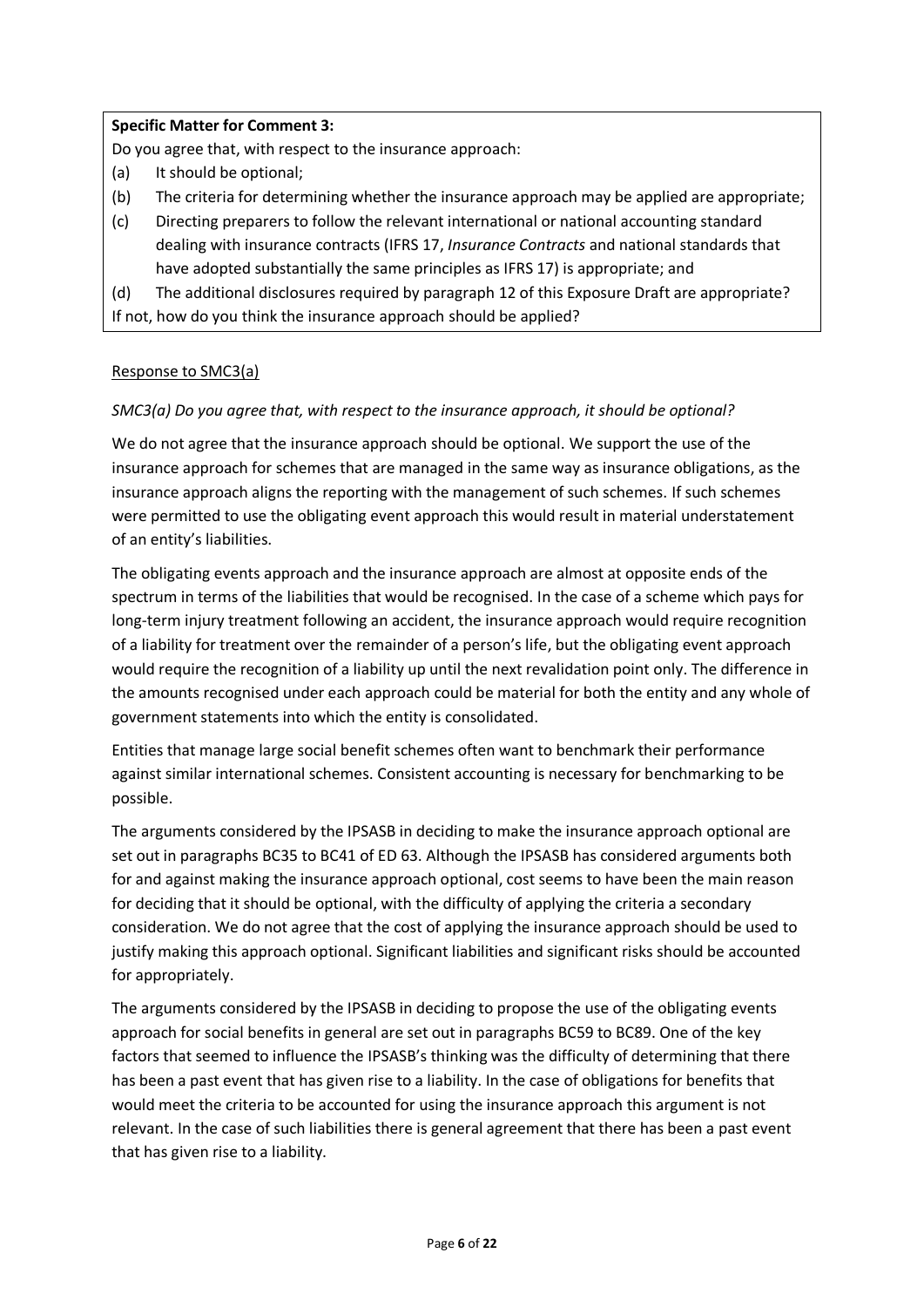In our view, entities with insurance-like liabilities should be required to recognise such liabilities, either in accordance with IFRS 17 (our preference) or a simplified approach developed by the IPSASB. We explain this in more detail in the next paragraph.

If, after considering responses on ED 63, the IPSASB remains concerned about the cost of mandatory application of IFRS 17 requirements, it could include simplified insurance approach requirements directly in a social benefits standard. These requirements could be based on the requirements for the recognition of provisions in IPSAS 19 *Provisions, Contingent Liabilities and Contingent Assets*. This approach would result in some differences compared to the application of IFRS 17, but we consider that such differences would be more justifiable than permitting non-recognition of liabilities that are generally agreed to be liabilities. We have identified the following differences that would need to be considered if the IPSASB were to develop such requirements.

- (a) IFRS 17 requires outstanding claims to be measured as the central estimate of the present value of expected future payments with an additional risk adjustment. The additional risk adjustment is the compensation an entity requires for bearing the uncertainty about the amount and timing of future cash flows arising from non-financial risk as the entity fulfils insurance contracts. IPSAS 19 does not require a risk adjustment for inherent uncertainty.
- (b) The discount rate requirements differ. IFRS 17 requires that the discount rates applied to the estimate of cash flows shall: (a) reflect the time value of money, the characteristics of the cash flows and the liquidity characteristics of the insurance contracts; (b) be consistent with observable market prices of those financial instruments whose cash flow characteristics are consistent with those of the insurance contracts; and (c) exclude the effect of factors that influence such observable market prices but do not affect the future cash flows of the insurance contracts. IPSAS 19 requires the use of a pre-tax discount rate that reflects current market assessments of the time value of money and the risks specific to the liability.
- (c) IFRS 17 includes presentation and disclosure requirements designed specifically to cater for insurance activities, such as disclosures around claim development. IPSAS 19 does not.

## Response to SMC3(b)

*SMC3(b) Do you agree that, with respect to the insurance approach, the criteria for determining whether the insurance approach may be applied are appropriate?* 

We support the criterion in paragraph 9(b) that the entity must manage the scheme in the same way as an insurer would manage its insurance contracts. Our view is that entities engaged in insurancelike activities should report on them in the same way as insurers.

We do not support the criterion in paragraph 9(a) that the social benefit scheme is *intended to be* fully funded from contributions. Although we agree that this would be a desirable characteristic of schemes (and in most cases the criterion would be satisfied by an entity wanting to use the insurance approach), we consider that how the entity manages the scheme is more important than whether or not it is fully funded.

We note that the Australian Accounting Standards Board (AASB) has recently considered similar issues in developing its Discussion Paper *Australian-specific Insurance Issues – Regulatory Disclosures*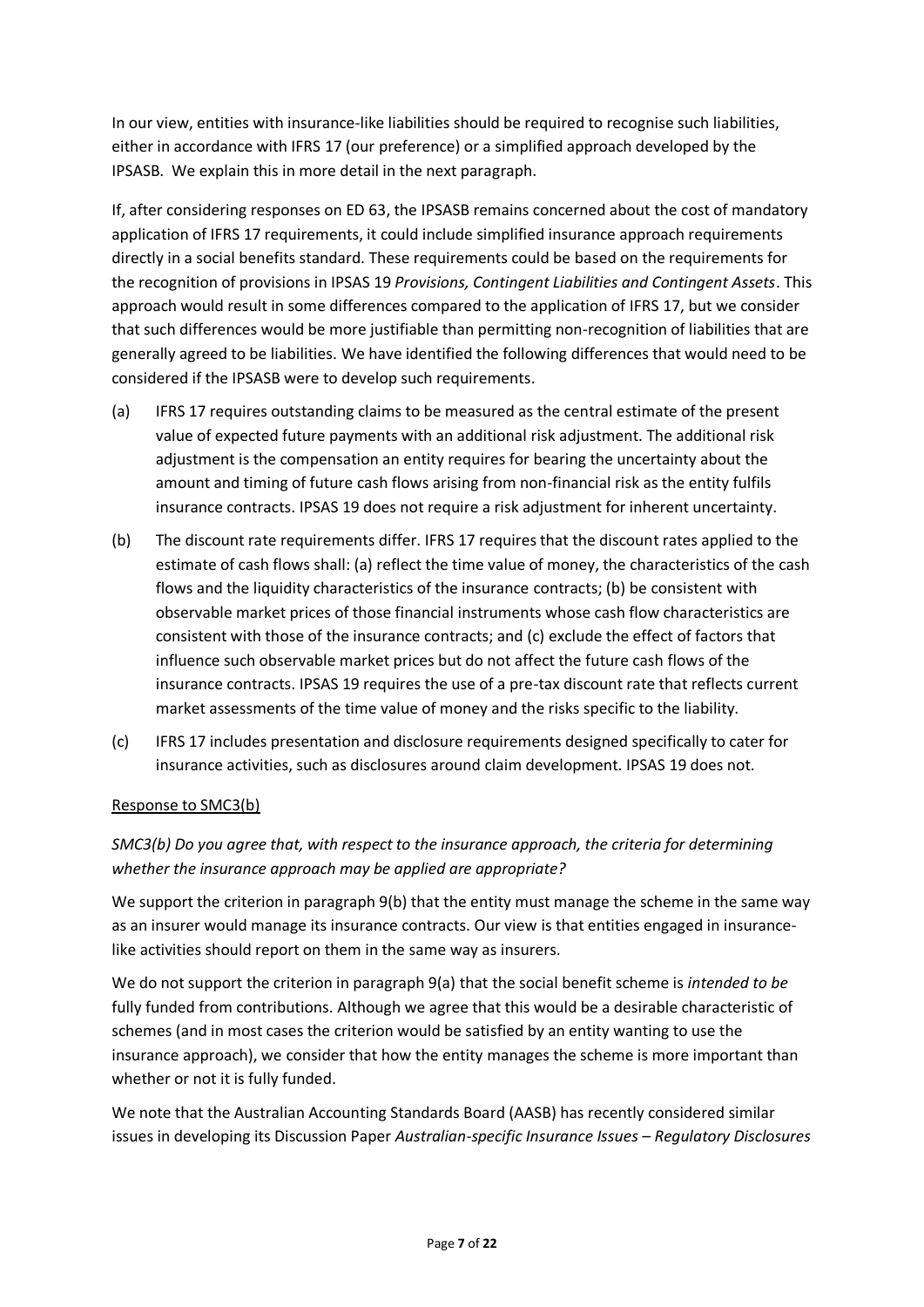*and Public Sector Entities* (November 2017). 1 The AASB considered and rejected full funding as a scope criterion. The AASB noted that this would not be consistent with other accounting standards or its Conceptual Framework as these pronouncements do not treat the ability to fund a liability as the determinant or limiter on whether a liability is recognised. We concur with this point.

We also think there could be practical difficulties in applying the fully funded criterion in paragraph 9(a). For example, most components of a scheme may be fully funded, but one or more components may not. Paragraphs 9 and A13 talk about "a scheme", but do not indicate whether the assessment is carried out with respect to an entire scheme including all its components, or for each individual component. We assume that schemes which are intended to be fully funded from a certain date would meet the criterion.

In relation to the examples we have considered in New Zealand, the Accident Compensation Corporation, which currently applies insurance accounting, has one component which is not fully funded. This component has been accounted for consistently with the other components and the assessment of future levies for this component is based in part on the liabilities recognised in the financial statements. If the accounting for this component were to change from an insurance approach to the obligating event approach it would have a dramatic impact on the amount of the liability recognised in the financial statements and could send the wrong signals about future funding requirements.

As a way forward, we suggest that the IPSASB consider:

- (a) changing the order of paragraphs 9(a) and 9(b) to highlight the importance of how a scheme is managed; and
- (b) rephrasing what is currently paragraph 9(a) so that it refers to social benefit schemes which are substantively fully funded from contributions.

In making this suggestion we have thought about how any components of a scheme that will not be fully funded would be accounted for under IFRS 17. IFRS 17 (paragraph 47) states that "An insurance contract is onerous at the date of initial recognition if the fulfilment cash flows allocated to the contract, any previously recognised acquisition cash flows and any cash flows arising from the contract at the date of initial recognition in total are a net outflow." IFRS 17 requires that an entity identify onerous contracts at initial recognition. The entity is required to recognise losses on onerous contracts immediately in profit or loss. The entity does not recognise any contractual service margin on the balance sheet on initial recognition of an onerous contract. We are of the view that the onerous contracts requirements in IFRS 17 would result in appropriate accounting for such components.

<sup>1</sup> <sup>1</sup> The AASB issued this Discussion Paper in November 2017. The AASB is seeking feedback on proposals to modify AASB 17 *Insurance Contracts* to lead to more consistent reporting of public sector insurance liabilities.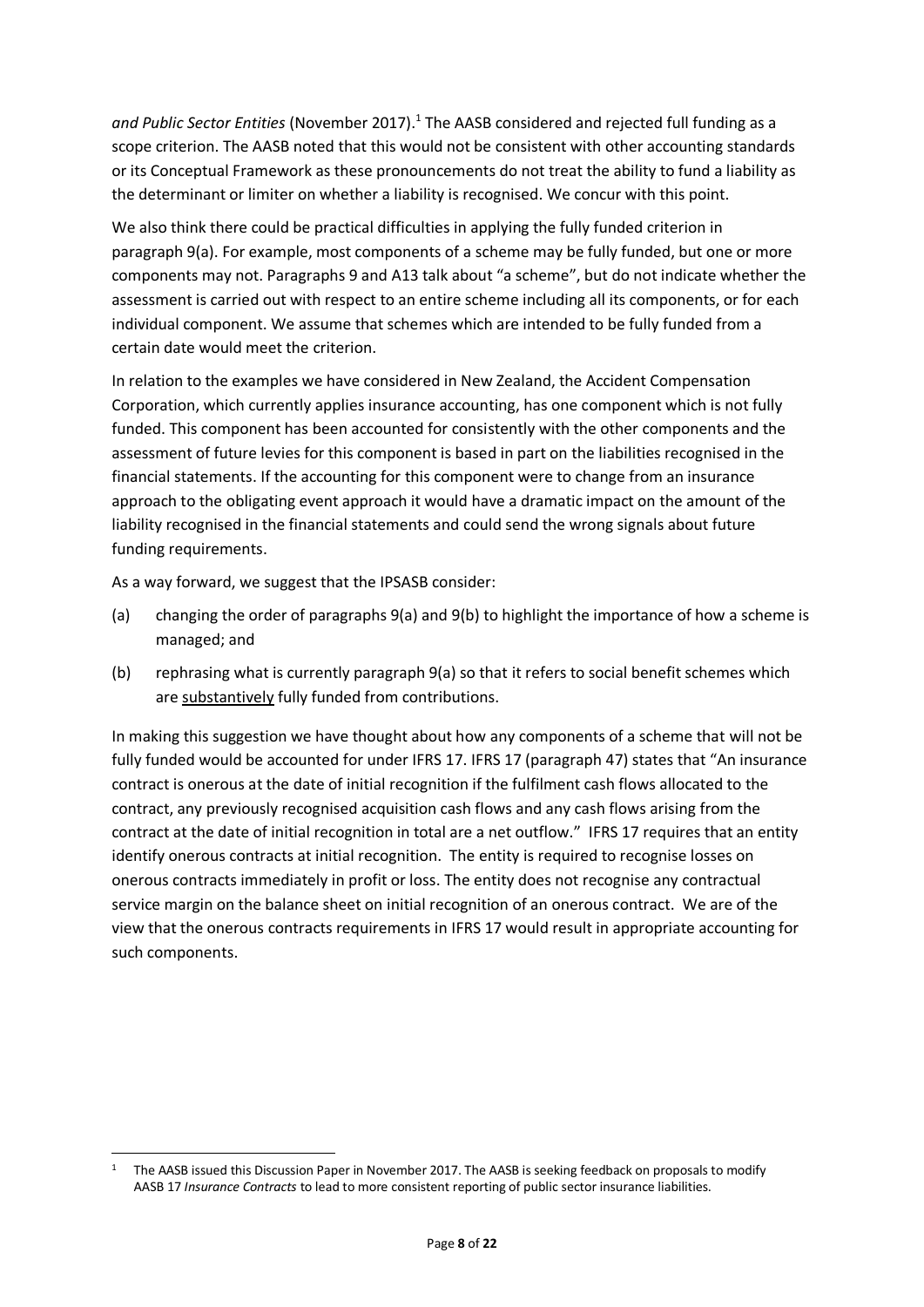## Response to SMC3(c)

*SMC3(c) Do you agree that, with respect to the insurance approach, directing preparers to follow the relevant international or national accounting standard dealing with insurance contracts (IFRS 17,*  Insurance Contracts *and national standards that have adopted substantially the same principles as IFRS 17) is appropriate?* 

We are broadly in agreement with the IPSASB's proposal to direct entities to IFRS 17 or national equivalents. Our main concern is whether the risk adjustment requirements in IFRS 17 are appropriate for public sector entities. The Basis for Conclusions that accompanies ED 63 (paragraphs BC51 to BC54) outlines the IPSASB's consideration of whether or not entities applying the insurance approach should be required to include a risk adjustment. The Basis for Conclusions acknowledged that there have been differing views about the appropriateness of a risk adjustment in the context of social benefits.

Although entities applying NZ IFRS 4 *Insurance Contracts* and PBE IFRS 4 *Insurance Contracts* have applied a risk margin<sup>2</sup> as required by those standards, there has been debate about whether this is appropriate, particularly when the determination of future contributions is based on figures that exclude the risk margin.

The AASB has also considered this issue in Discussion Paper *Australian-specific Insurance Issues – Regulatory Disclosures and Public Sector Entities* (November 2017). The AASB has proposed to include some additional guidance on determining the risk adjustment factor for non-financial risk (see extract below). The AASB concludes that although the risk adjustment might differ from a forprofit private sector entity, it is unlikely to be nil (see extracts from the AASB's Basis for Conclusions below). The AASB has sought feedback on whether there might ever be a risk adjustment factor of zero. We encourage the IPSASB to liaise with the AASB about the responses it receives on this matter.

## **Extract from AASB DP (November 2017)**

## **Risk adjustment for non-financial risk**

**.** 

- E18 Paragraph 37 of this Standard requires an entity to incorporate a risk adjustment in the measurement of insurance contracts. A public sector entity shall include a risk adjustment when measuring rights and obligations arising from insurance-like arrangements.
- E19 The risk adjustment shall reflect the amount that the public sector entity requires for bearing uncertainty about the amount and timing of the cash flows that arises from non-financial risk related to insurance-like arrangements. As for issuers of insurance contracts, a public sector entity will reflect the degree of diversification arising from insurance-like arrangements and the public sector entity's risk aversion (risk appetite).
- E20 A public sector entity shall consider the extent of diversification in its portfolio, the entity's risk appetite and required return on capital in determining this amount in the same was as private sector issuers of insurance contracts.

<sup>&</sup>lt;sup>2</sup> Those standards refer to a risk margin although IFRS 17 refers to a risk adjustment. Prior to IFRS 17, the insurance accounting standards in Australia and New Zealand require an explicit risk margin in determining outstanding claims liabilities. The standards do not prescribe a fixed margin or the level of adequacy required, but state that risk margins adopted for regulatory purposes may be appropriate for the purposes of the standard, or as a starting point in determining such margins. Insurers must however disclose the probability of adequacy intended to be achieved by their adopted margin. For public sector entities in New Zealand this is typically expressed as "a risk margin to ensure the accrued liability is sufficient to meet all the costs of future claim payments 75% of the time."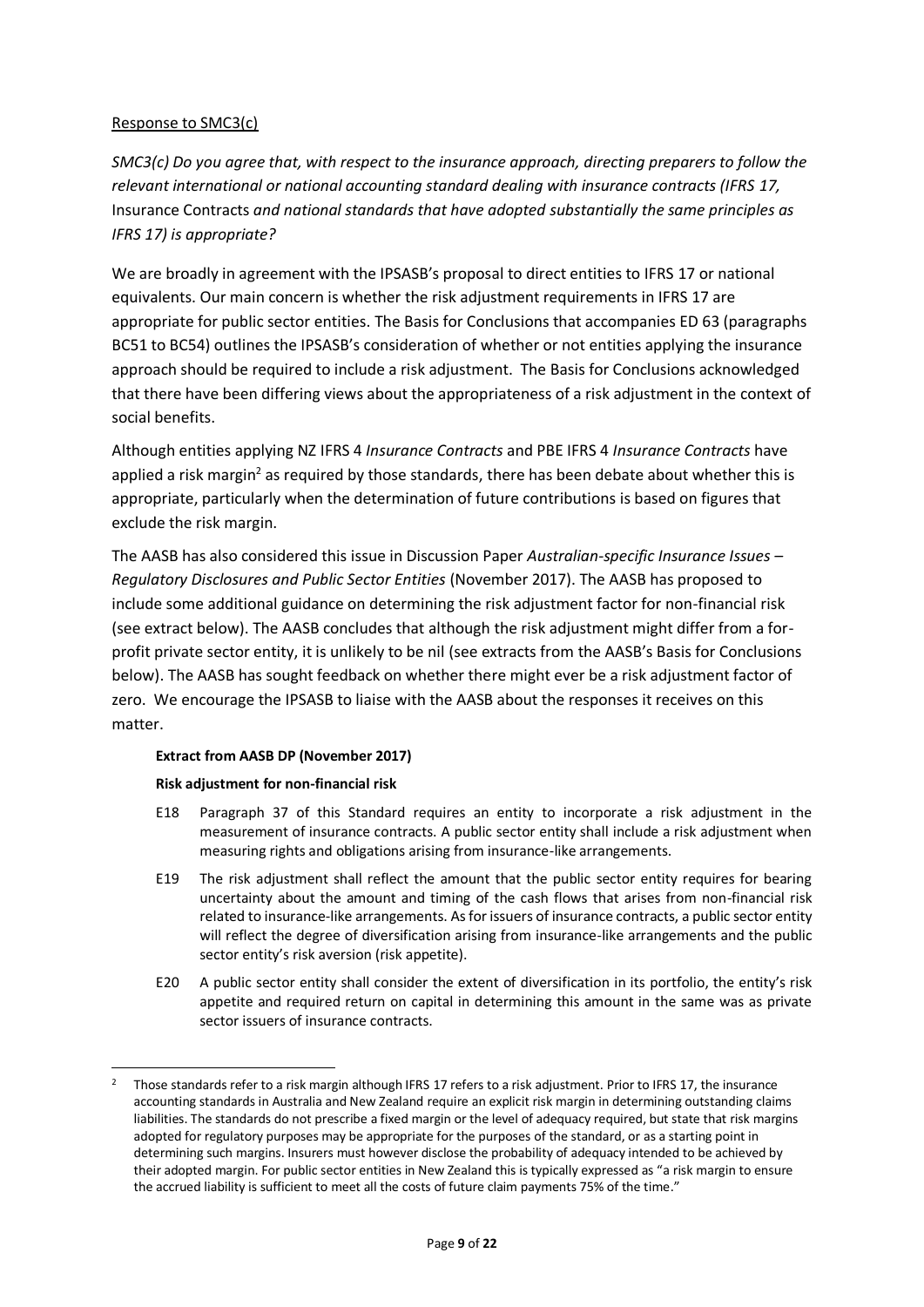….

- BC9 In relation to risk adjustments, the Board acknowledges that public sector entities can take a view extending beyond current insurance arrangements and, over the long-term, the best estimate liability is the appropriate total amount to recognise. That is, there is no need for a risk adjustment. This view is often supported on the basis that:
	- (a) public sector insurers usually have the benefit of a government guarantee underpinned by taxing powers, which could potentially be called upon for support and sustain them in bad times; and/or
	- (b) some public sector entities enjoy monopoly status and have the power to recover cost overruns in any given period by increasing premiums or levies in following years.
- BC10 In relation to the support that might be applied by government to a particular entity, the Board considers the uncertainties associated with outstanding claims cash flows in respect of past transactions, that would be reflected in a risk adjustment, to be a characteristic of the claims liability. In relation to the impact of an entity's monopoly status, the Board considers that, in respect of the current (usually annual coverage) transactions, the entity is bearing risk for that period. Any potential to pass that risk back to external parties relates to possible future transactions that are not the subject of financial reporting for the current period. Accordingly, the risk adjustment might differ from a for-profit private sector entity, however, is unlikely to be nil.
- BC11 AASB 17 appendix A defines 'risk adjustment' as "the compensation that an entity requires for bearing the uncertainty about the amount and timing of the cash flows that arise as the entity fulfils the insurance contract".
- BC12 AASB 17 paragraph B88 comments that:

"Because the measurement of the risk adjustment reflects the compensation that the entity would require for bearing the non-financial risk arising from uncertain amounts and timing of the cash flows, the risk adjustment for non-financial risk also reflects:

- (a) the degree of diversification benefit that the entity considers when determining the compensation it requires for bearing that risk; and
- (b) both favourable and unfavourable outcomes in a way that reflects the entity's degree of risk aversion."
- BC13 The Board notes that public sector entities with the benefit of a government guarantee supported by taxing powers and which may also have the benefit of monopoly status might have a less risk averse approach to its activities than entities without these characteristics. Consequently, public sector entities may have a different risk adjustment to an equivalent private sector entity which did not have such characteristics.

We can understand the IPSASB's reasons for not wanting to establish alternative requirements to those in IFRS 17, as this would take time and resources. However, we think the IPSASB does need to form a view about whether public sector entities should be required to include a risk adjustment and the matters entities should consider in determining that risk adjustment. This might be done by developing guidance or sharing information about the ways in which various public sector entities have approached this issue. We note that similar issues are likely to be encountered when IFRS 17 is incorporated into the UK Financial Reporting Manual. There may also be an opportunity to build on any material developed to assist private sector entities applying IFRS 17 as surveys have indicated that the determination of the risk adjustment is a key area of uncertainty for such entities. Regardless of how the IPSASB chooses to provide guidance, we think that it is an area that requires attention.

We note that the words "by analogy" have been used throughout the standard. We assume that this is because the IPSASB is of the view that the liabilities arising from social benefit schemes would not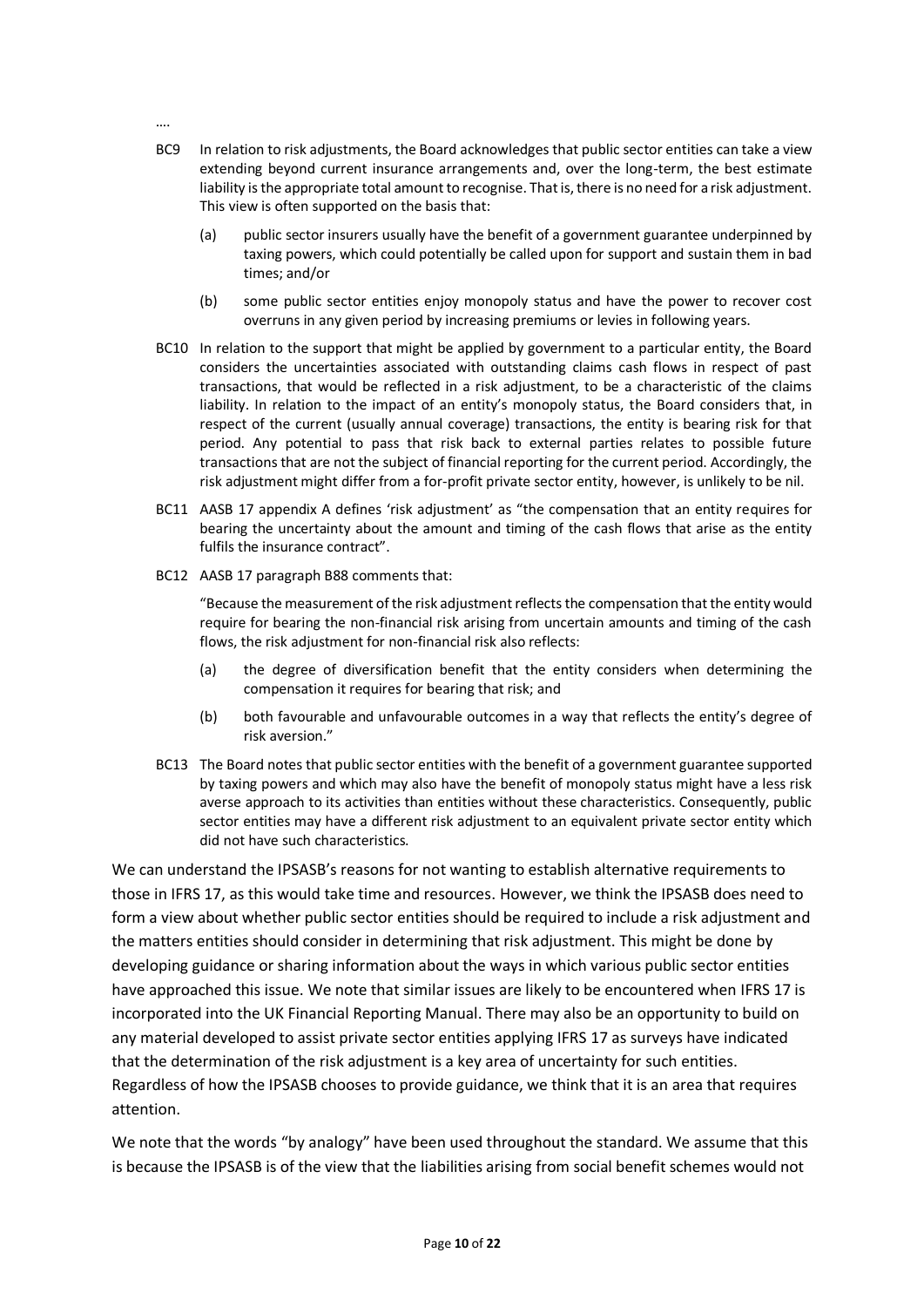fall within the scope of IFRS 17 and that the requirements in IFRS 17 would be applied to such obligations "as if they were insurance contracts". We think it would be helpful for the BC to explain why the IPSASB has used the words "by analogy".

As we already have an insurance standard for public sector and not-for-profit entities in New Zealand, and are considering whether or not to develop an equivalent of IFRS 17 for such entities, we would need to carefully consider the scope of any social benefit standard and the IFRS 17 equivalent, and the transitional arrangements. We make this point not because we expect the IPSASB to consider the circumstances of each jurisdiction, but because this might be a more widespread issue. Jurisdictions looking to pick up the insurance approach in ED 63 for social benefits would need to consider how entities in that jurisdiction have previously been accounting for such social benefits and develop appropriate transition requirements. In the absence of an IPSAS on insurance contracts practice is likely to vary.

## Response to SMC3(d)

# *SMC3(d) Do you agree that, with respect to the insurance approach, the additional disclosures required by paragraph 12 of this Exposure Draft are appropriate?*

We agree that the additional disclosures required by paragraph 12 are appropriate. Paragraph 12(a) is fairly clear that it requires a summary of the key features of the social benefit scheme as it also requires that the entity explain how additional information about the scheme can be obtained. Paragraph 12(b) which requires disclosure of significant amendments to the scheme during the reporting period also seems to have a high-level focus.

We agree that the standard should require disclosure of summary information about benefits and changes to them. However, in the case of schemes which manage many different benefits we wonder if this information needs to be included in the financial statements or could be provided elsewhere. If such information is readily available in other reports we think the standard could permit cross referencing to such other documents. This could be in relation to the information required by paragraph 12, but it could also be in relation to other disclosure requirements.

## **Specific Matter for Comment 4:**

Do you agree that, under the obligating event approach, the past event that gives rise to a liability for a social benefit scheme is the satisfaction by the beneficiary of all eligibility criteria for the next benefit, which includes being alive (whether this is explicitly stated or implicit in the scheme provisions)?

If not, what past event should give rise to a liability for a social benefit? *This Exposure Draft includes an Alternative View where some IPSASB Members propose a different approach to recognition and measurement*.

## Response to SMC4

We support the *outcome* of how the IPSASB has applied the obligating event approach to social benefit schemes that are intended to be funded through future taxes, but do not agree with the *rationale* provided by the IPSASB for the proposals in ED64 (including disagreeing with the IPSASB's views on 'being alive'). We support the outcome on the grounds that the recognition of large liabilities for social benefits, without the recognition of future cash flows that will fund those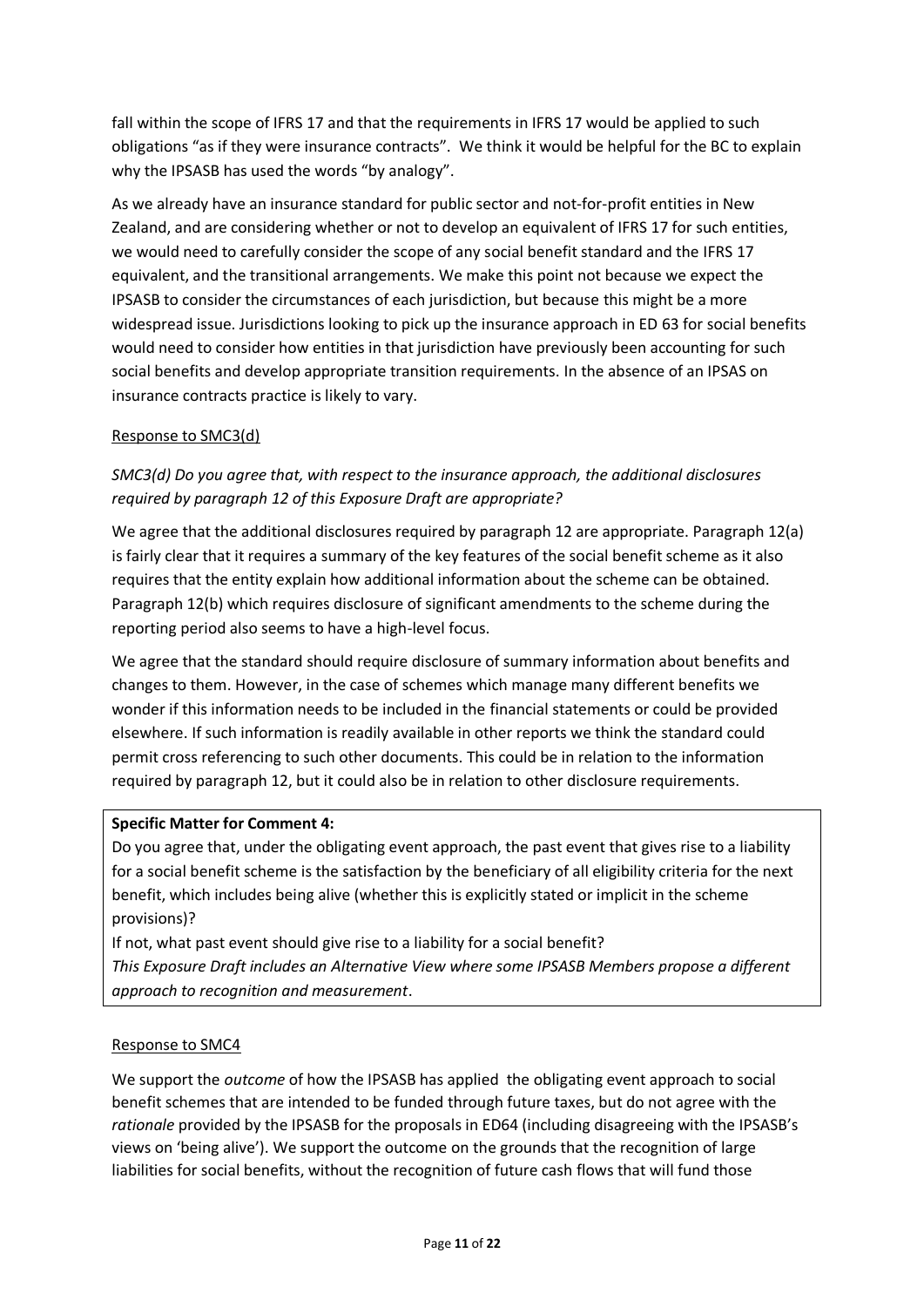benefits, is unlikely to result in financial statements that meet the objectives of general purpose financial reporting and satisfy the qualitative characteristics. However, we disagree with the rationale provided and aspects of the obligating event approach in the ED, and therefore propose some changes.

More specifically, we do not support the way in which the IPSASB has set up the proposed liability recognition requirements for the obligating event approach in ED 63. Determining the relevant past event for a particular social benefit obligation and the existence of a present obligation that meets the definition of a liability and recognition criteria in the Conceptual Framework is difficult and involves significant judgement. This is evidenced by the IPSASB's discussions over many years and the fact that ED 63 includes an Alternative View. We think that ED 63 makes unnecessary assertions about the past event – they are unnecessary in the sense that the IPSASB could establish standardslevel recognition and measurement requirements without making such sweeping assertions.

To explain the above points, we set out below our consideration of the identified past event (including the alternative view) and then propose a way forward.

## *What is the relevant past event and what are the implications?*

We acknowledge that getting agreement about the relevant past event and the corresponding implications of basing the recognition and measurement of liabilities for social benefits on that event is difficult. The NZASB has had a number of discussions over the last few years about the point at which the New Zealand Government has, or might have, a present obligation for particular types of social benefits. There are some benefits where we could easily agree that the recognition of a liability for the next benefit payment only is appropriate. There are other benefits such as New Zealand Superannuation (a benefit paid to most citizens over 65 years and which is not means tested) where we have had a range of views, including those expressed in the Alternative View about the possibility of key participatory events giving rise to a liability. Some would argue that upon reaching the age of 65 and satisfying the other eligibility criteria, most citizens will have a valid expectation that they will receive National Superannuation payments for the rest of their lives, not just the next payment. Although governments can and do change entitlements to old age benefits, in New Zealand this has generally been by raising the age of entitlement or lowering benefits for future recipients – not by changing entitlements to those that have already met the threshold eligibility criteria. We are also aware that the nature of a government's promise to potential recipients and the strength of the recipients' expectations is likely to differ between types of benefits and between jurisdictions.

These discussions have led us to think hard about what it is most useful to report in general purpose financial statements, whether there are conceptual arguments to support the obligating event approach in ED 63 and whether it is conceptually consistent to support the obligating event approach for certain benefits and the insurance approach for others.

# *Going back to concepts*

Our overall view is that to meet the objectives of general purpose financial reporting in accordance with the qualitative characteristics and pervasive constraints discussed in the Conceptual Framework, it is necessary to consider how obligations for future benefits are managed. In the case of schemes which are managed in the same way as an insurer would manage its insurance contracts and which are substantially fully funded, we consider that it is appropriate to report both the assets and liabilities associated with that activity. In the case of other benefits which are not managed in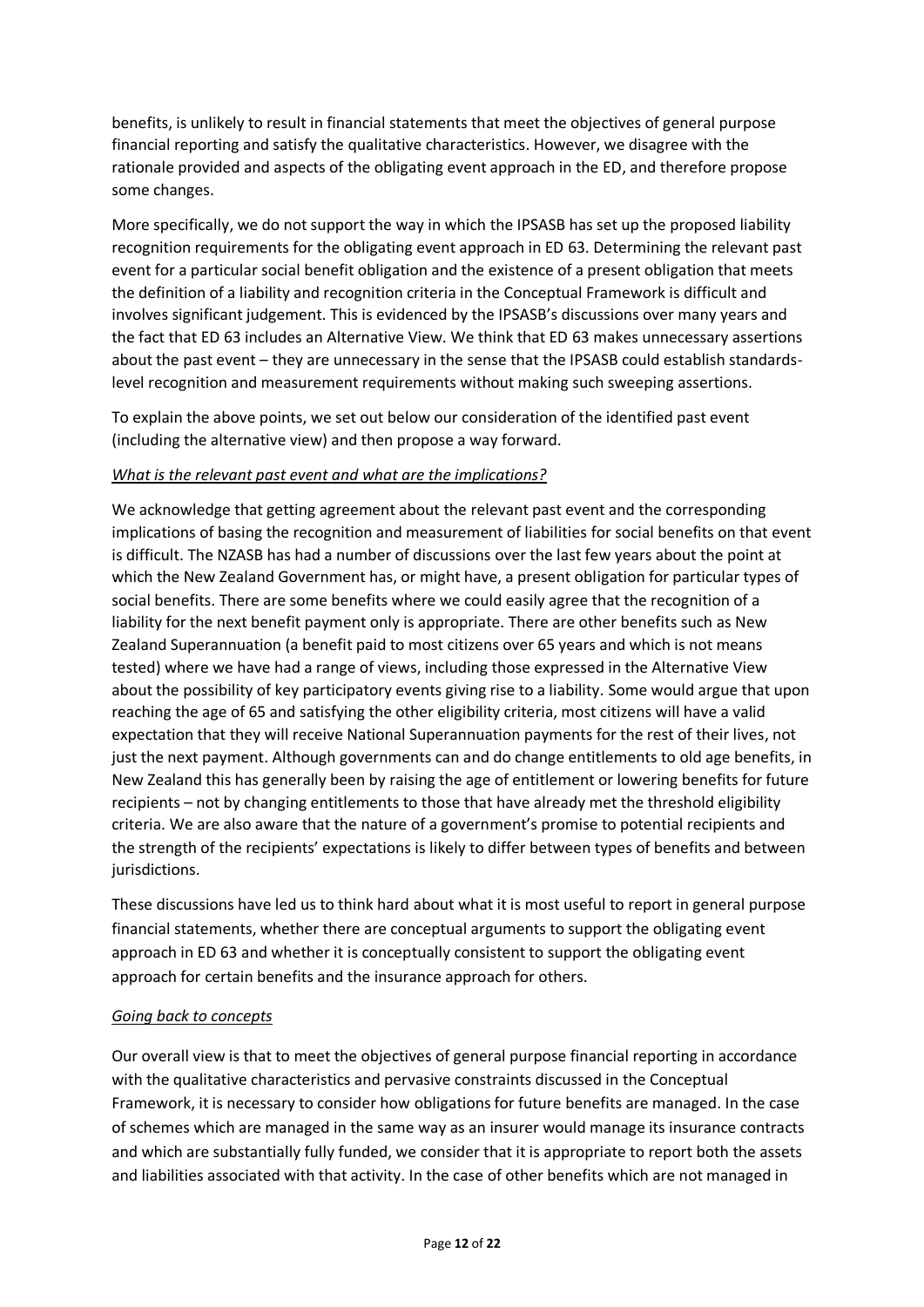this way and which are to be funded through future taxes, the recognition of large liabilities for social benefits, without the recognition of future cash flows that will fund those benefits, is unlikely to result in financial statements that meet the objectives of general purpose financial reporting and satisfy the qualitative characteristics.

We have thought about how this view can be reconciled with the Conceptual Framework, bearing in mind that the parts of the Conceptual Framework which deal with the definition of a liability and the recognition of liabilities do not discuss an entity's business model or sources of funding.

The topic of social benefits calls into question the boundary between what should be included in financial statements and what should be included in long-term fiscal sustainability reports. Generally we think the definitions of assets and liabilities and the recognition criteria serve us well in drawing appropriate boundaries around what is recognised in financial statements. In the case of social benefit liabilities we think that it is necessary to go back to the qualitative characteristics. The difficulty that we have encountered is that Chapter 3 of the Conceptual Framework is written with general purpose financial reports (not just financial statements) in mind. We consider that the focus of Chapter 3 of the Conceptual Framework is appropriate, but it does not help us in considering the application of the qualitative characteristics to these two different forms of reporting.

Relevance and understandability are the two qualitative characteristics that we think would be most pertinent to the consideration of whether information is most usefully reported in financial statements or long-term fiscal sustainability reports. We acknowledge that the relevance and understandability of information is influenced by users' education, experience and expectations and that it is difficult to draw conclusions about user needs when there are diverse groups of users. We do not consider that the recognition of all social benefit liabilities in financial statements would meet the needs of users of financial statements.

As noted in the UK *Fiscal Sustainability Report* (January 2017), in analysing the stocks and flows of a government, there is a trade-off between completeness and certainty. To quote from that report: "Balance sheets provide reasonably reliable estimates of assets and liabilities related to past activity (though even here there are a number of difficulties with estimation and data availability). But they are incomplete, as they do not account for many elements of future activity. Long-term projections paint a fuller picture, but are extremely uncertain."

In our view social benefit liabilities sit on the cusp of the dividing line between completeness and certainty. Without information on social benefit obligations it could be argued that the financial statements are incomplete. But it could also be argued that, even if liabilities for social benefit obligations were to be included, they would still be incomplete in the sense that information about future taxes would not be included. The existence and amount of potential long-term social benefit liabilities would also be subject to considerable uncertainty.

# *The Alternative View and being alive*

Although we support much of the discussion in the Alternative View, we think that it would be difficult to operationalise this view into an international standard. Even if one accepts the possibility of key participatory events giving rise to a liability for all future benefits, this is likely to be the case for certain benefits in certain jurisdictions only. It is also likely that there would be differing views within a jurisdiction about which benefits a liability should be recognised for. In addition, we do not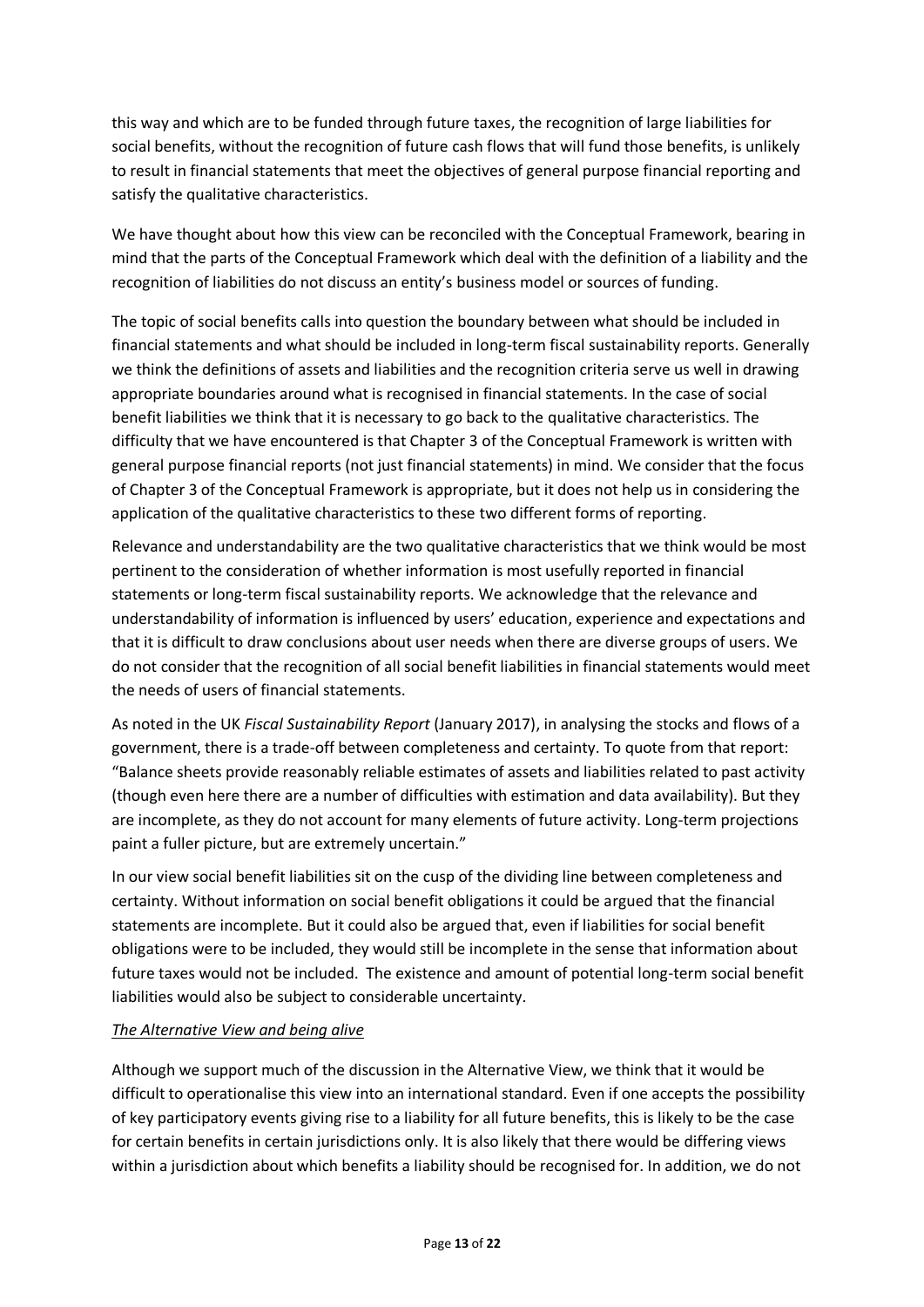think the Alternative View has gone far enough. It has not considered whether the recognition of very large liabilities would be consistent with the objectives of general purpose financial reporting, the role of financial statements and the application of the qualitative characteristics.

The Alternative View (paragraphs AV16 to AV21) has also been helpful in prompting discussion about whether, in cases where an entity has a present binding obligation in respect of future social benefits, "being alive" is relevant to measurement rather than relevant to the recognition of the liability. We concur with the comments in paragraph AV18 that, *taking a population as a whole*, measurement of long-term liabilities is possible and we note that actuarial assessments are already used to support the measurement of a number of long-term liabilities.

However, it is possible to argue that being alive is not, in itself, a specific eligibility criterion and is not, therefore, relevant to determining the recognition point.

Generally, being alive is necessary, but not sufficient, for determining eligibility. Although being alive may be inseparable from the specified eligibility criteria (for example, in the case of an old age pension that starts at age 65, the individual cannot get the pension unless he or she is alive at age 65), the purpose of each type of benefit to individuals is to support people in particular circumstances (for example, an old age pension supports people after a certain age and an unemployment benefit supports people that are unemployed). Being alive applies in all these cases, so it is not part of the specific eligibility criteria for any particular benefit.

Having met the specific eligibility criteria for a particular benefit, staying alive does impact on how long the individual continues to receive that benefit, so it does become part of measurement of the benefit payable to eligible individuals. We would therefore prefer that the obligating event approach focus on the nature of the promise, the eligibility criteria for that benefit, and the ongoing requirements for revalidation, rather than relying on being alive as an eligibility criterion. In this regard, we also note that benefits may sometimes be paid to the estate of a deceased person, so being alive is not always necessary to be eligible to receive a particular type of benefit.

We suggest that, rather than focusing solely on the definitions of elements and the recognition criteria, the IPSASB should focus on where users would find information on social benefit liabilities most useful. We think that the characteristics of some large social benefit liabilities means that information on them would be more useful in the context of long-term projections where the implications of continuing current social benefit policies can be considered along with all other projected spending and the options for dealing with the inevitable fiscal challenges. In responding to SMC6 we have noted the usefulness of long-term fiscal sustainability reporting for providing a more complete picture of a government's projected inflows and outflows over a longer-term horizon.

# *Way forward*

We disagree with the way in which the IPSASB has set up the proposed liability recognition requirements for the obligating event approach in ED 63. We think that some paragraphs, such as paragraphs 16 and 20, go further than they need to and invite unnecessary arguments. We think that the body of the standard should be limited to identifying the recognition requirements, and that this could be achieved without making assertions about the past event. This could be done is by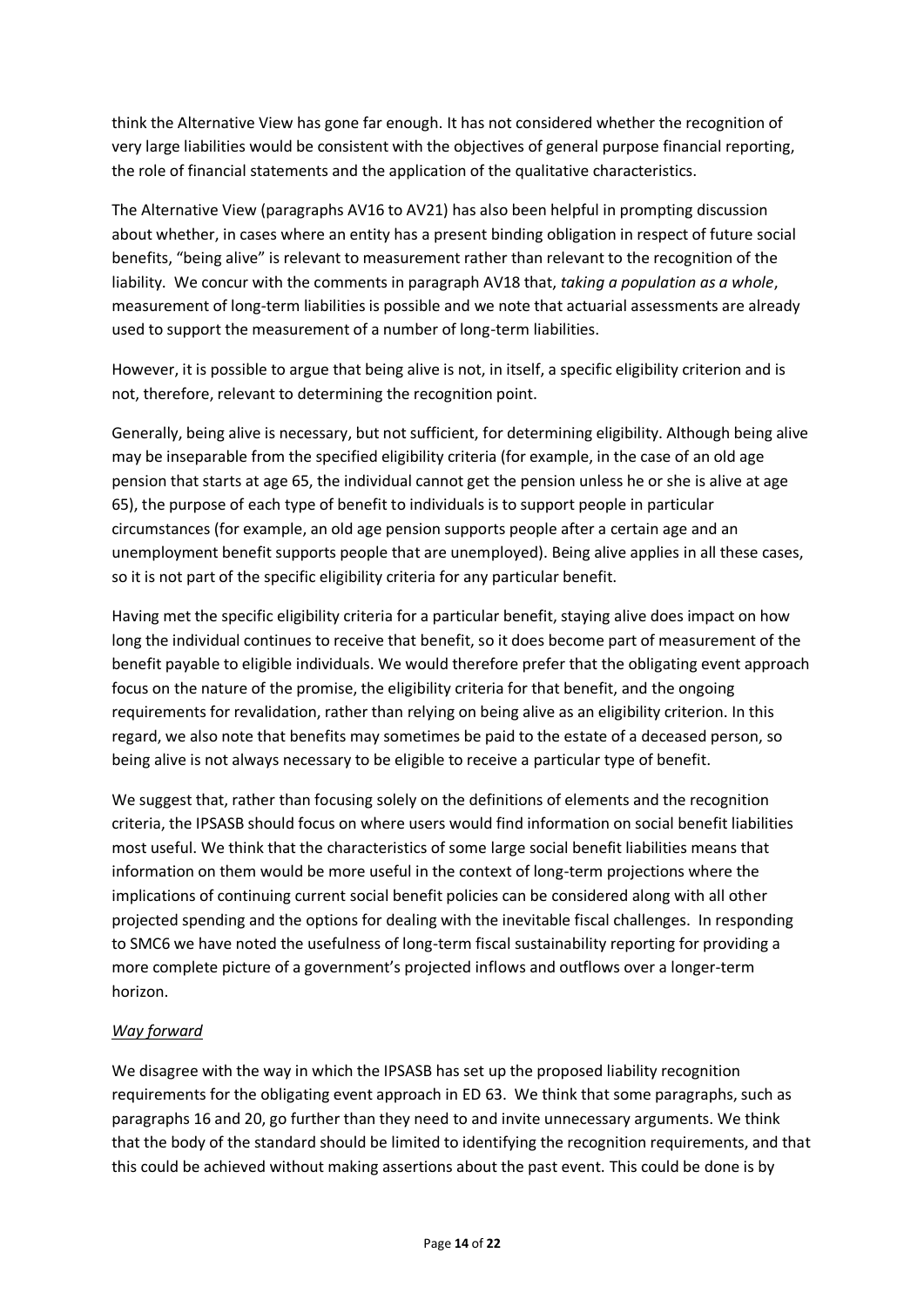omitting paragraphs 13 to 16 and redrafting paragraphs 17 and 18 to deal with the recognition of both a liability and an expense. We think that the Basis for Conclusions is the appropriate place for the IPSASB to explain all of the arguments that it considered in developing the standards-level requirements.

The arguments used to support the proposed obligating event approach (paragraphs 16 and 20) and the arguments in the Alternative View have been established as competing views. This has been useful for prompting debate on the exposure draft, but we would encourage the IPSASB to think about how it can draw on both views in finalising a standard and explaining its conclusions. We suggest that the IPSASB develop a rationale for the obligating event approach based on the objectives of general purpose financial reporting and the qualitative characteristics.

# **Specific Matter for Comment 5:**

Regarding the disclosure requirements for the obligating event approach, do you agree that:

- (a) The disclosures about the characteristics of an entity's social benefit schemes (paragraph 31) are appropriate;
- (b) The disclosures of the amounts in the financial statements (paragraphs 32–33) are appropriate; and
- (c) For the future cash flows related to an entity's social benefit schemes (see paragraph 34):
	- (i) It is appropriate to disclose the projected future cash flows; and
	- (ii) Five years is the appropriate period over which to disclose those future cash flows.

If not, what disclosure requirements should be included?

# Response to SMC5(a)

*Regarding the disclosure requirements for the obligating event approach, do you agree that the disclosures about the characteristics of an entity's social benefit schemes (paragraph 31) are appropriate?*

We have received feedback from our constituents that disclosure of information on how the scheme is funded is important for users to understand the sustainability of such schemes. We note that the IPSASB has included a requirement to disclose information about how the scheme is funded in paragraph 31(a)(iii) and we agree with this requirement.

We acknowledge that the remainder of the information required to be disclosed by paragraph 31 would be useful to readers of the financial statements. However, we do have concerns that it would add considerable length to the financial statements. We would be concerned that this increased length could obscure other useful information. We would like the IPSASB to consider whether the financial statements are the most appropriate place for this information.

A better option might be to allow cross-referencing to other documents or sources of information. We note that paragraph 31(a)(ii) requires a statement about how additional information about the scheme can be obtained and paragraph 31(a)(iii) a permits a cross-reference to the location of information on social contributions. We suggest that the IPSASB allow the more general use of crossreferencing in meeting the disclosure requirements of the proposed standard. There would also need to be some requirements regarding the use of cross-referencing.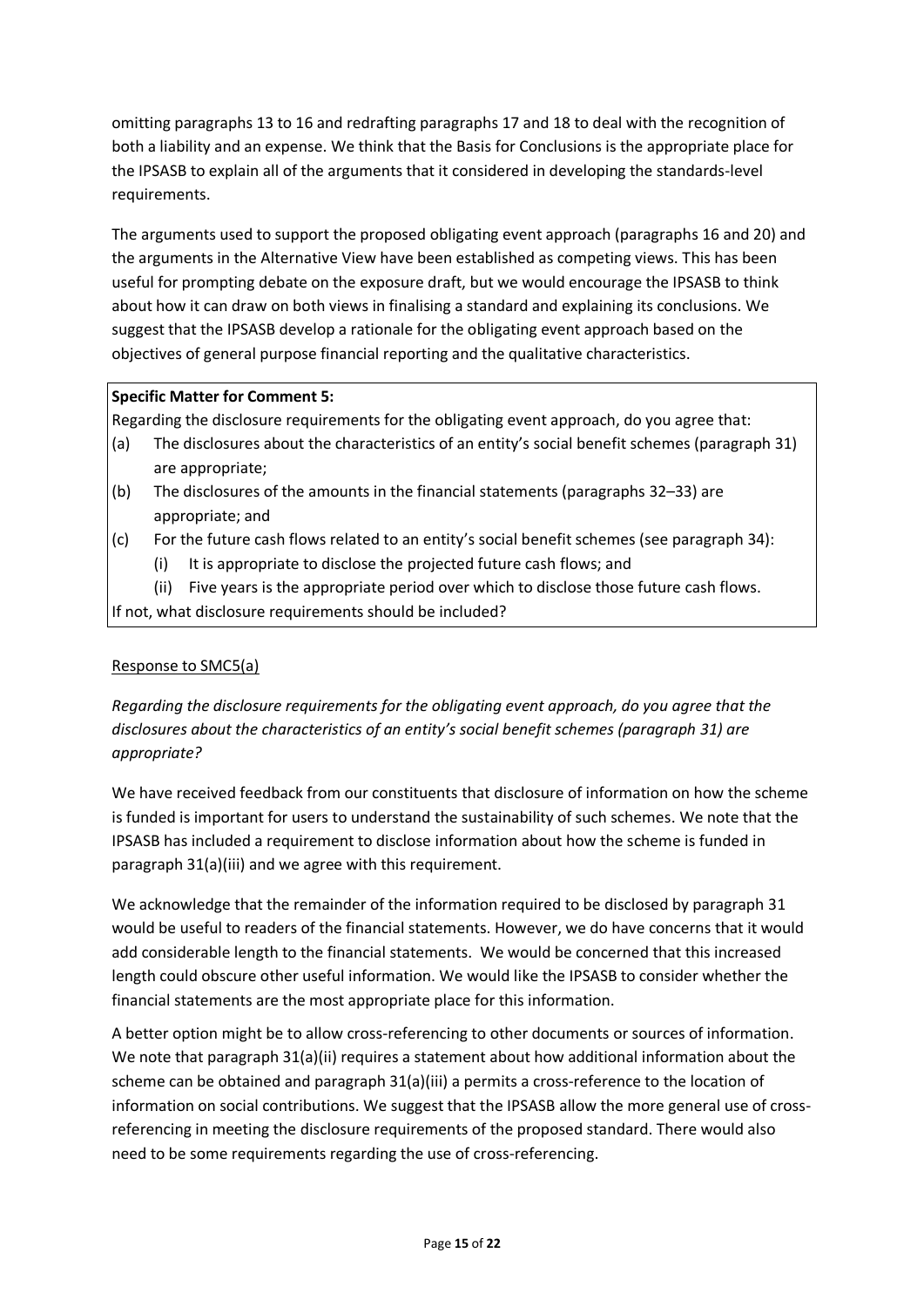We note that the NZASB has recently issued a domestic standard on reporting service performance information. An extract from PBE FRS 48 *Service Performance Reporting* in relation to the use of cross-referencing is shown below.

#### **Extract from PBE FRS 48** *Service Performance Reporting*

- 32. An entity may cross-reference the service performance information and the financial statements so that users can assess the service performance information within the context of the financial statements.
- 33. In presenting service performance information in accordance with this Standard an entity may incorporate, by cross-reference, information outside the general purpose financial report. The use of cross-referencing is permitted subject to the following requirements.
	- (a) It is still possible to identify the complete set of service performance information presented in accordance with this Standard.
	- (b) Locating the information elsewhere enhances the understandability of the general purpose financial report as a whole and the service performance information remains understandable and fairly presented.
	- (c) The cross-referenced information is available to users of the service performance information on the same terms as the general purpose financial report and at the same time.
- 34. Incorporating service performance information by cross-reference enhances the understandability of the service performance information if it:
	- (a) Links related information together so that the relationships between items of information are clear; and/or
	- (b) Reduces duplication of information.
- 35. If an entity applies cross-referencing in accordance with paragraph 33, it shall:
	- (a) Disclose, together with the statement of compliance in accordance with paragraph 28 of PBE IPSAS 1 *Presentation of Financial Reports*, a list of cross-referenced information that forms part of a complete set of service performance information in accordance with this Standard;
	- (b) Depict cross-referenced information as being information prepared in accordance with this Standard (and audited if applicable);
	- (c) Make the cross-referencing direct and precise as to what it relates to; and
	- (d) Ensure cross-referenced information remains unchanged and available over time at the crossreferenced location.

We have considered the discussion in ED 63's Basis for Conclusions on whether the IPSASB should provide guidance on aggregating the disclosures for social benefit schemes that are not individually material. In developing ED 63 the IPSASB noted that IPSAS 1 *Presentation of Financial Statements* contains guidance on materiality and aggregation and concluded that no further guidance was required. Materiality is well-established as a concept in relation to recognition and measurement, but is less well-established in relation to disclosure. We believe that this signals a need for specific guidance on making judgements on materiality in relation to disclosures.

We note that the illustrative examples in ED 63 are for the reconciliation required by paragraph 33 and expected cash outflows required by paragraph 34. ED 63 does not have an illustrative example on the characteristics of social benefit schemes. Such an example could be used to provide guidance on materiality and aggregation.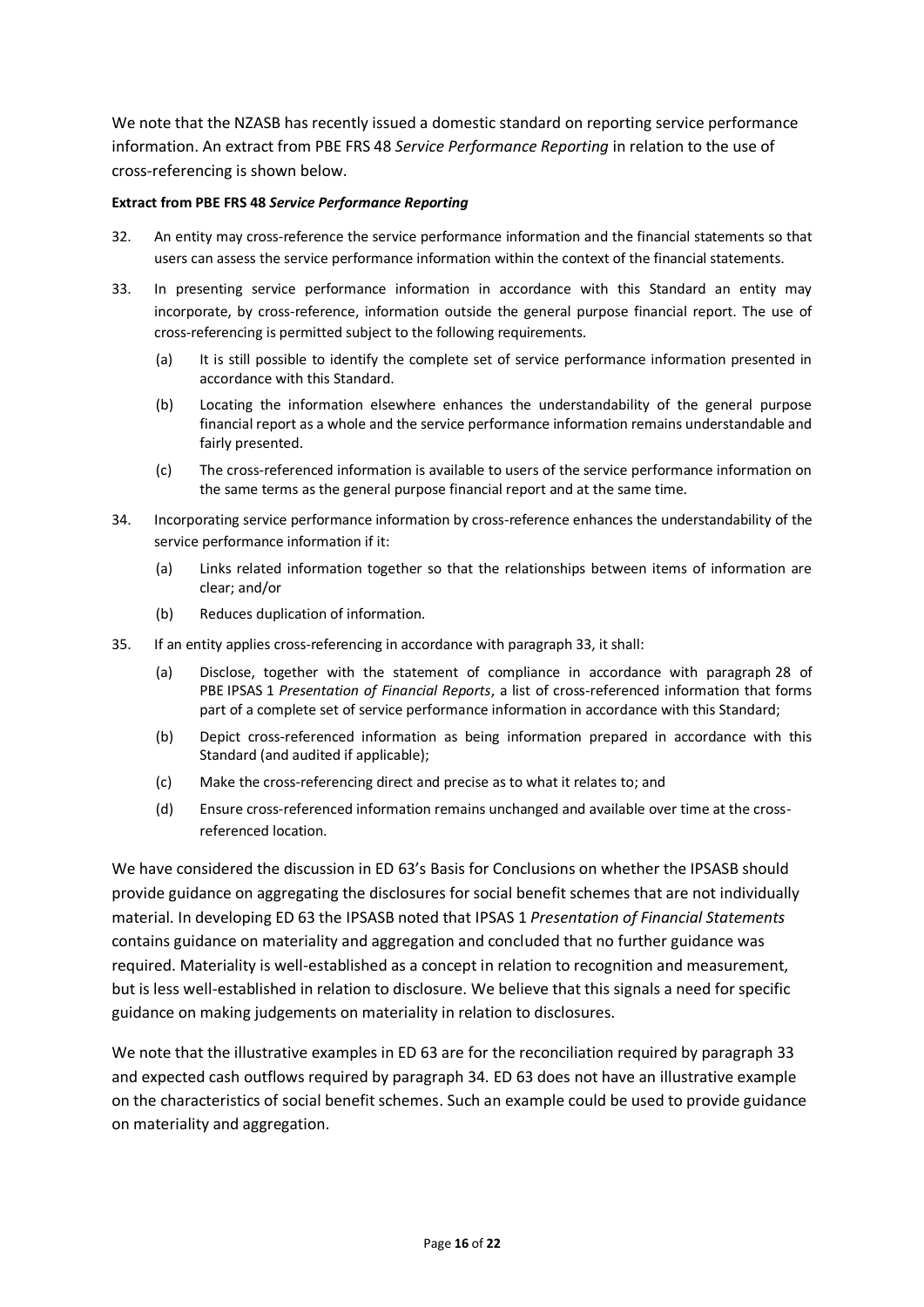## Response to SMC5(b)

# *Regarding the disclosure requirements for the obligating event approach, do you agree that the disclosures of the amounts in the financial statements (paragraphs 32–33) are appropriate?*

We note that these disclosures are in respect of the obligating event approach (which limits the liability to the point at which the social benefit will NEXT be provided). Under the proposed obligating event approach in the ED these liabilities will be constrained. Entities will have to consider materiality in deciding whether they have to make these disclosures. Even if an entity decides it does not have to make the disclosures or can aggregate disclosures, it will still incur costs in making that assessment.

We do not agree that the an entity should provide a reconciliation from the opening balance to the closing balance of the liability for each social benefit scheme (paragraph 33). Given that users can get most of this information from an analysis of the financial statements, we do not think that the benefit of the reconciliation outweighs the cost of preparation.

# Response to SMC5(c)

*Regarding the disclosure requirements for the obligating event approach, do you agree that for the future cash flows related to an entity's social benefit schemes (see paragraph 34):*

*(i) It is appropriate to disclose the projected future cash flows; and*

*(ii) Five years is the appropriate period over which to disclose those future cash flows?*

*If not, what disclosure requirements should be included?*

Although this SMC refers to "future cash flows", paragraph 34 requires an entity to disclose its best estimate of cash *outflows* for a period of five years. We disagree that, taken in isolation, the provision of cash outflows provides useful information for users. This is because it will be difficult for users to make assessments of matters such as liquidity and sustainability without information on the bigger picture. Projections of outflows are best considered together with projections of inflows and are most useful when they are comprehensive, rather than focusing on a single social benefit scheme. In most cases, it would not be possible to project cash inflows for a single social benefit scheme as the majority of these schemes will be funded from the general tax take.

In making the above points, we noted the arguments considered by the IPSASB in deciding to require an entity to disclose its best estimate of projected cash outflows, as set out in paragraphs BC97 to BC100. In light of the IPSASB's objective for these disclosures, we reiterate our comments made in SMC 4 and SMC 6 on the importance of long-term fiscal sustainability reporting for providing a more complete picture of a government's projected inflows and outflows over a longer-term horizon. In the case of governments that already publish long-term fiscal information, or individual entities that already publish long-term information about particular schemes, we would like the IPSASB to require that entities refer, in their financial statements, to such reports. We are not, however, suggesting that long-term fiscal sustainability information be presented as an integral part of the financial statements.

We acknowledge that early adopters of IPSAS Standards and accrual accounting are likely to require some time before they are in a position to produce a long-term fiscal sustainability report. From our own experience in New Zealand there was a significant time lag between the adoption of accrual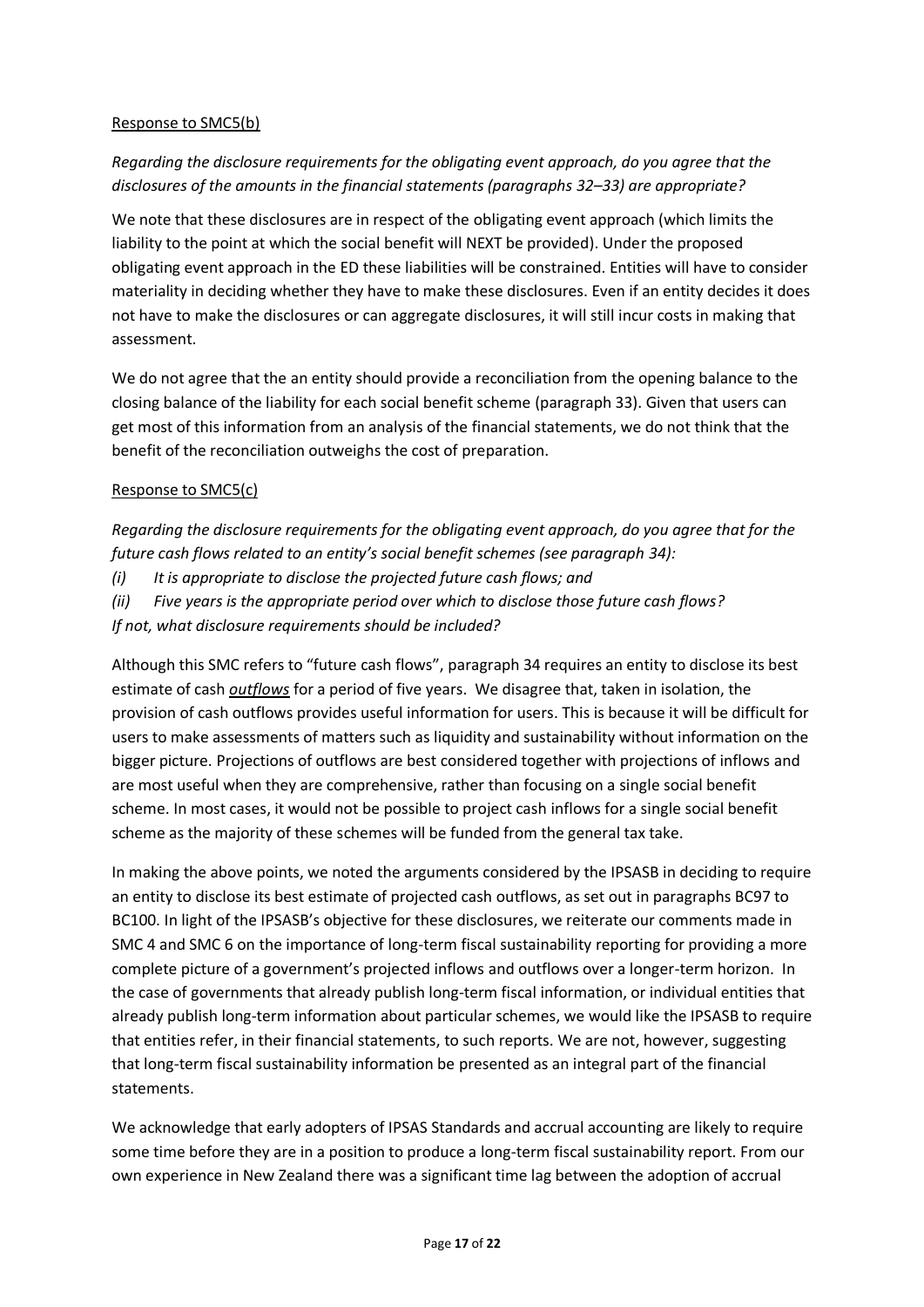accounting and the issue of the first long-term fiscal sustainability report at a whole-of-government level.

We would like the IPSASB to do some more thinking about the objectives of the additional disclosures in ED 63, and the most cost-effective way of achieving those objectives for jurisdictions which are not currently in a position to produce long-term fiscal sustainability reports.

We recognise that identifying a suitable alternative is not an easy task. Nevertheless, we remain unconvinced that disclosure of five-year cash outflows will meet the stated objectives of this disclosure.

# *Other comments*

If such disclosures were to be required, we think that the standard would need to consider how to deal with the duplication of information in whole-of-government consolidated reports. Would both the entity administering the scheme and the whole of government be required to present the disclosures or would there be the possibility of cross-referencing information already available in another report? These considerations are particularly important given the recent focus on trying to limit the length of financial statements and keep disclosures understandable and accessible.

Constituent outreach in New Zealand highlighted that government spending is often presented as a percentage of GDP. The presentation of spending as a share of total public expenditures or per capita is also used to compare spending between countries and over time. We therefore considered whether it would be appropriate for an IPSAS to permit or mandate disclosure of future cash flows as a percentage of GDP or total spending. In our view the IPSASB should not preclude such presentation but nor should it mandate a particular form of presentation. Some readers may prefer to see spending displayed in the relevant currency. In any case, if percentages or per capita figures are used, readers should always be able to access the underlying figures.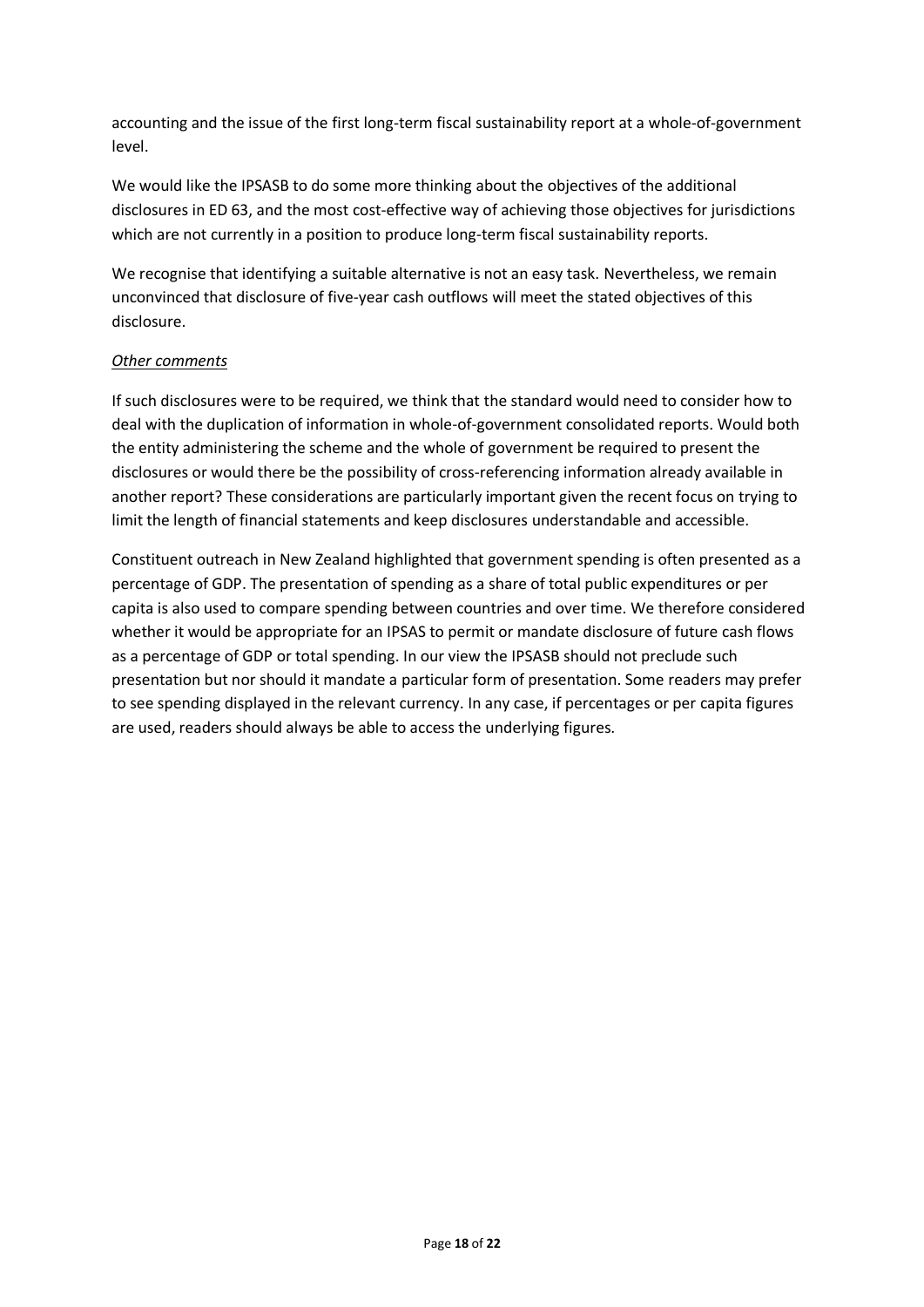# **Specific Matter for Comment 6:**

The IPSASB has previously acknowledged in its Conceptual Framework for General Purpose Financial Reporting by Public Sector Entities, that the financial statements cannot satisfy all users' information needs on social benefits, and that further information about the long-term fiscal sustainability of these schemes is required. RPG 1, *Reporting on the Long-Term Sustainability of an Entity's Finances*, was developed to provide guidance on presenting this additional information. In finalizing ED 63, the IPSASB discussed the merits of developing mandatory requirements for reporting on the long-term financial sustainability of an entity's finances, which includes social benefits. The IPSASB identified the following advantages and disadvantages of developing such requirements at present:

| <b>Advantages</b>                                                                                                                                                                                                                                                                                                                                                                                               | <b>Disadvantages</b>                                                                                                                                                                                                                                                                                                                                                                                                                                                       |
|-----------------------------------------------------------------------------------------------------------------------------------------------------------------------------------------------------------------------------------------------------------------------------------------------------------------------------------------------------------------------------------------------------------------|----------------------------------------------------------------------------------------------------------------------------------------------------------------------------------------------------------------------------------------------------------------------------------------------------------------------------------------------------------------------------------------------------------------------------------------------------------------------------|
| Long-term financial sustainability reports provide<br>additional useful information for users for both<br>accountability and decision making, and that<br>governments should therefore be providing.<br>This especially applies to information about the<br>sustainability of the funding of social benefits<br>given the limited predictive value of the amounts<br>recognized in the financial statements.    | The extent and nature of an entity's long-term<br>financial reports are likely to vary significantly<br>depending on its activities and sources of<br>funding. It would therefore be difficult to<br>develop a mandatory standard.                                                                                                                                                                                                                                         |
| Social benefits are only one source of future<br>outflows. Supplementary disclosures (as proposed<br>in the ED) on social benefits flows in isolation are<br>therefore of limited use in assessing an entity's<br>long-term sustainability, as they do not include<br>the complete information on all of an entity's<br>future inflows and outflows that long-term<br>financial sustainability reports provide. | The nature of the information required for<br>reporting on the long-term sustainability of an<br>entity's finances, in particular, its forward-<br>looking perspective, could preclude its<br>inclusion in General Purpose Financial<br>Statements.<br>Given the scope and challenges involved in its<br>preparation and audit considerations, some<br>question whether it would be appropriate to<br>make information in a General Purpose<br>Financial Report mandatory. |
| Long-term financial sustainability reports will<br>improve accountability and will help support<br>Integrated Reporting <ir> in the public sector.<br/>They will also provide useful information for<br/>users, in particular for evaluations of<br/>intergenerational equity.</ir>                                                                                                                             | RPG 1 was only issued in 2013, so it may be too<br>soon to assess whether requirements<br>developed from those in RPG 1 should be<br>mandatory.                                                                                                                                                                                                                                                                                                                            |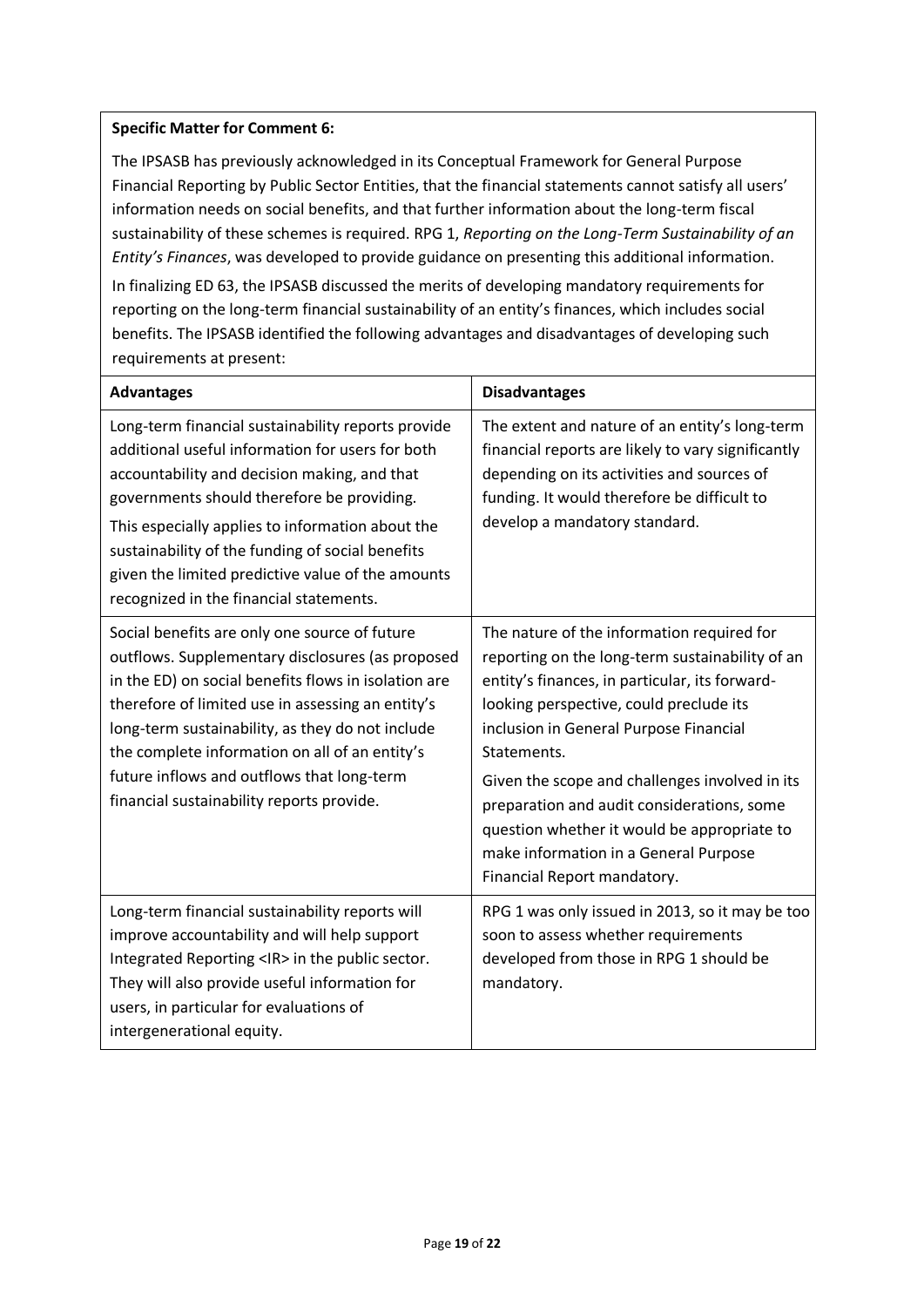Do you think the IPSASB should undertake further work on reporting on long-term fiscal sustainability, and if so, how?

If you think the IPSASB should undertake further work on reporting on long-term fiscal sustainability, what additional new developments or perspectives, if any, have emerged in your environment which you believe would be relevant to the IPSASB's assessment of what work is required?

On balance, our view is that long-term fiscal reporting should continue to be optional. We agree that the IPSASB has identified the main arguments for and against developing mandatory reporting requirements on long-term fiscal sustainability and consider that the points identified as disadvantages of mandatory long-term reporting are so important that they should be given more weight than the points identified as advantages of mandatory long-term reporting. We comment further on some of these points later in this response.

In SMC4 we disagreed with the arguments used by the IPSASB to justify its obligating event approach proposals (although we agreed that the resulting accounting might be appropriate) and stressed the role of long-term fiscal sustainability reports in providing information about long-term future outflows and inflows. The advantages of long-term reports are that they provide information about outflows for current and future beneficiaries and they allow future outflows to be considered alongside future inflows from taxes. Long-term fiscal sustainability reports encourage jurisdictions to consider long-term fiscal challenges and the options for dealing with those challenges. It informs governments and constituents about how current policies will affect a government's future financial position. For all these reasons we support the provision of comprehensive information in long-term fiscal reports.

The importance of long-term information has been acknowledged in New Zealand with a legislative requirement to prepare such reports. The Public Finance Act 1989 (section 26N) requires that, at least every four years, the New Zealand Treasury publish a statement on the long-term position of the Government for the next 40 years. The most recent such report, *He Tirohanga Mokopuna: 2016 Statement on New Zealand's Long-term Fiscal Position*, was published in November 2016.

Although we acknowledge the importance of long-term information, we do not think that it would be appropriate for the IPSASB to develop mandatory standards-level requirements at this time. In addition to the arguments identified by the IPSASB we note the following.

- (a) For governments looking to adopt accrual IPSAS Standards, additional requirements could be regarded as a disincentive to adoption.
- (b) Jurisdictional differences, including legislative reporting requirements, would make it difficult to establish mandatory requirements. Legislative differences would mean that any standard would need to have an even higher-level focus than RPG 1.
- (c) This field of reporting is continuing to evolve and it would be difficult to establish mandatory requirements in such an environment. The 2017 OECD report *Rationalising Government Fiscal Reporting – Lessons learned from Australia, Canada, France and the United Kingdom on how to better address users' needs* shows that fiscal reporting, of which long term sustainability reporting forms a part, is continuing to evolve and outlines developments in those jurisdictions. This evolution is also occurring in New Zealand. The November 2016 projections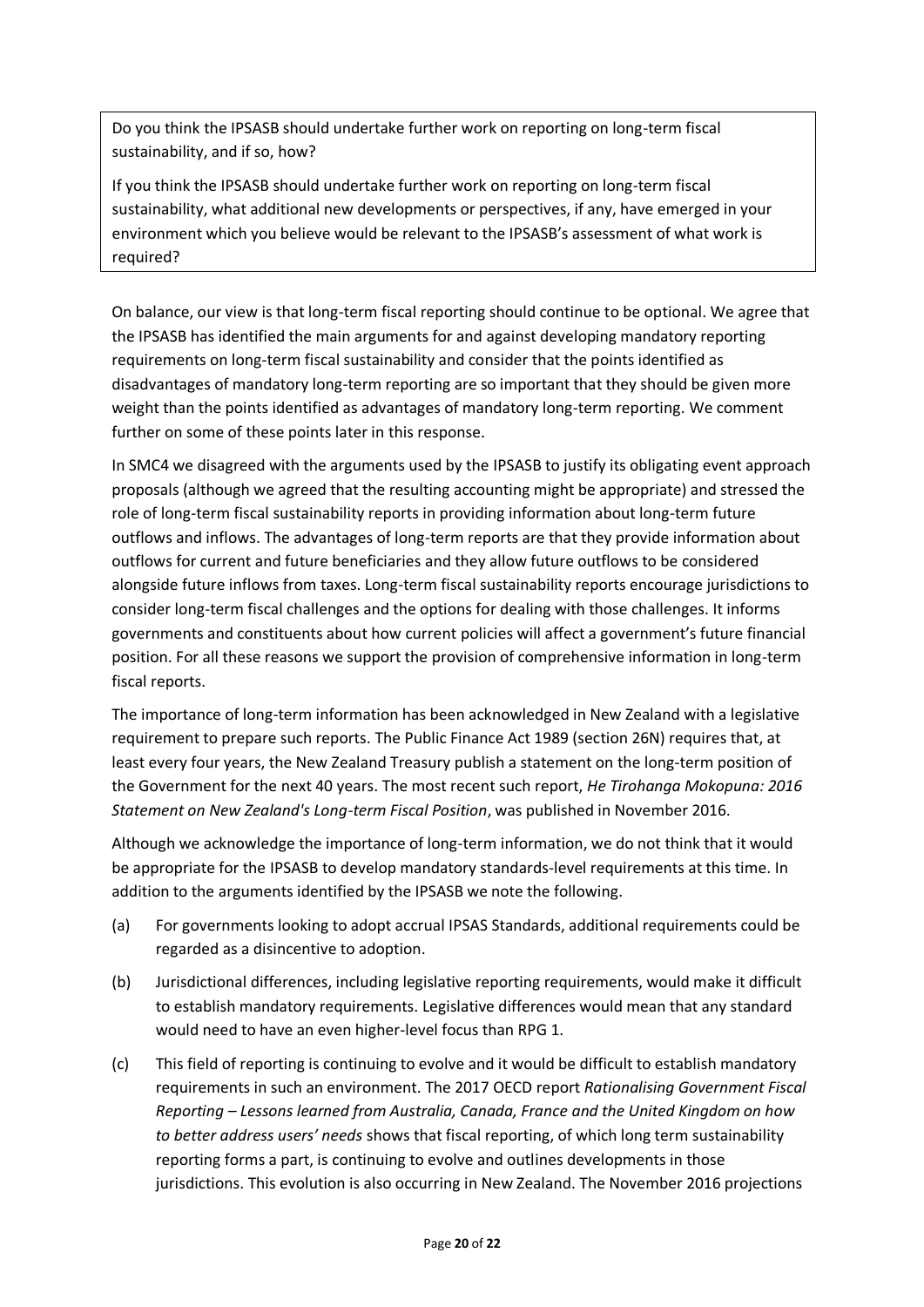not only identified long-term fiscal challenges and some of the options for managing those pressures, it also considered how improving social outcomes might provide fiscal benefits and improve living standards.

SMC6 asks what further work the IPSASB should undertake in this area. We have two suggestions.

- (a) Although an increasing number of countries are now producing long-term fiscal sustainability reports, we have not identified any that assert compliance with RPG 1. The IPSASB could investigate the main reasons for this. For example, do jurisdictions consider that such assertions are not necessary, or are there conflicts between RPG 1 and legislative requirements?
- (b) We think that the IPSASB has a role to play in continuing to emphasise the importance of reports on long-term fiscal sustainability and stressing the importance of good financial reporting as a precursor to good long-term reporting. As per our response to SMC 5(c), we suggest that the IPSASB require that entities refer, in their financial statements, to any published long-term fiscal sustainability reports.

## **Other comments**

## First-time Adoption

ED 63 proposes to give a three-year relief period for the recognition and/or measurement of social benefits for first-time adopters. Although we understand that one of the roles of IPSAS 33 *First-time Adoption of Accrual Basis International Public Sector Accounting Standards (IPSASs)* is to encourage the adoption of IPSAS Standards, we do not agree with granting a three-year exemption from application of the standard.

Our reasons for disagreeing with this proposal are as follows.

- (a) We are not supportive of three-year exemptions in general.
- (b) Social benefits are a fundamental aspect of a government's activities. If a government cannot report on its social benefits in accordance with ED 63, we think that it should delay the adoption of IPSAS until it is in a position to do so.
- (c) An entity should have the information required to report in accordance with the obligating event proposals in ED 63 (although we have commented on compliance costs associated with the proposed disclosures).
- (d) An entity that is already managing a scheme as an insurance scheme and that intends to apply insurance accounting should have good information about its liabilities.